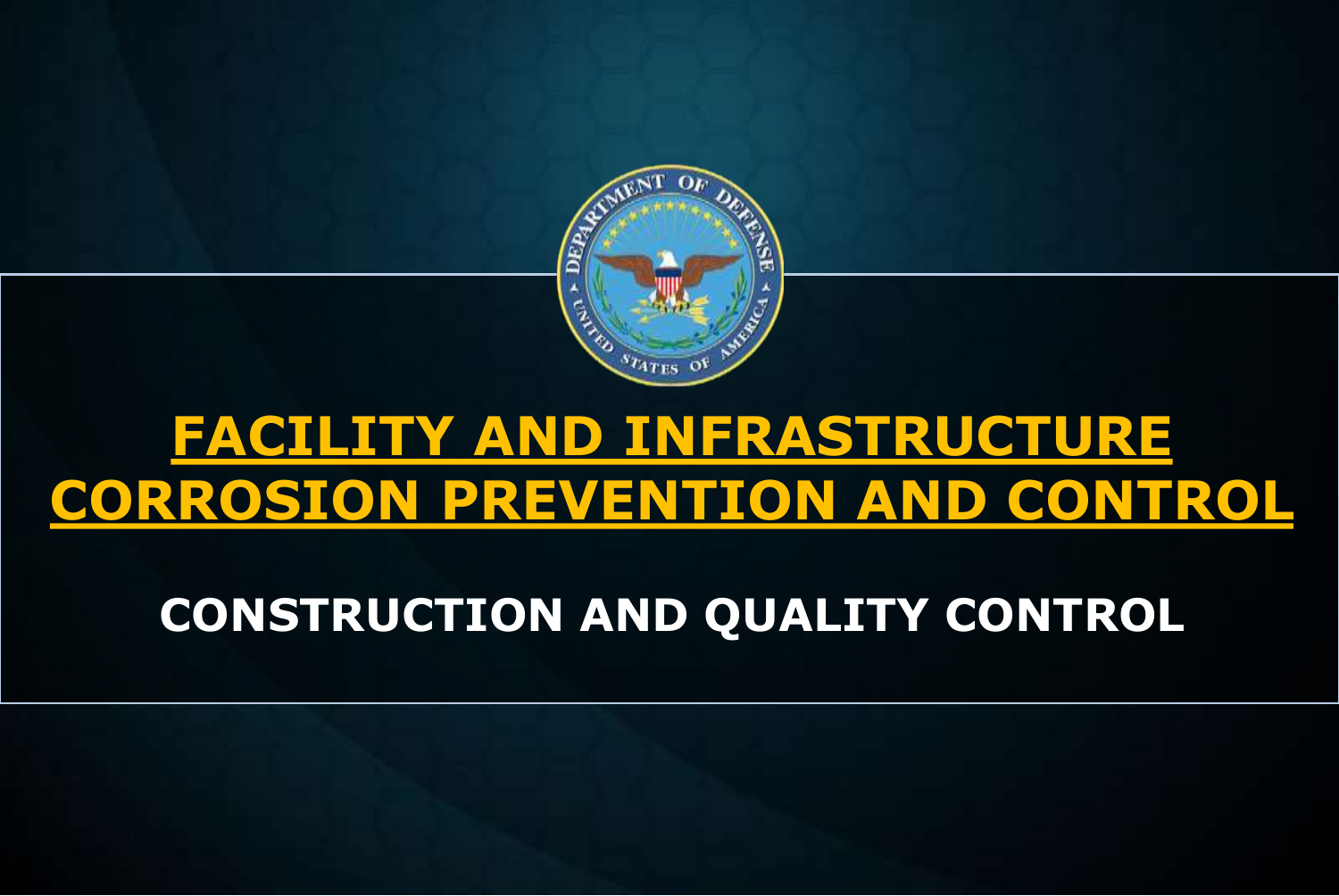# **Training Objectives**

#### **Training Objectives**

- Identify corrosion prevention and control (CPC) impacts and opportunities during construction activities
- Discuss aspects of Design-Build that may affect the selection and specification of corrosion prevention and control (CPC) materials and strategies
- Identify the importance of quality assurance and control on facility components which typically have high sustainment costs associated with corrosion
- Introduce key project and environmental factors that affect the rate of corrosion and component service life
- Identify design and construction pitfalls which can contribute to facility corrosion
- Identify resources and training opportunities for corrosion prevention and control (CPC)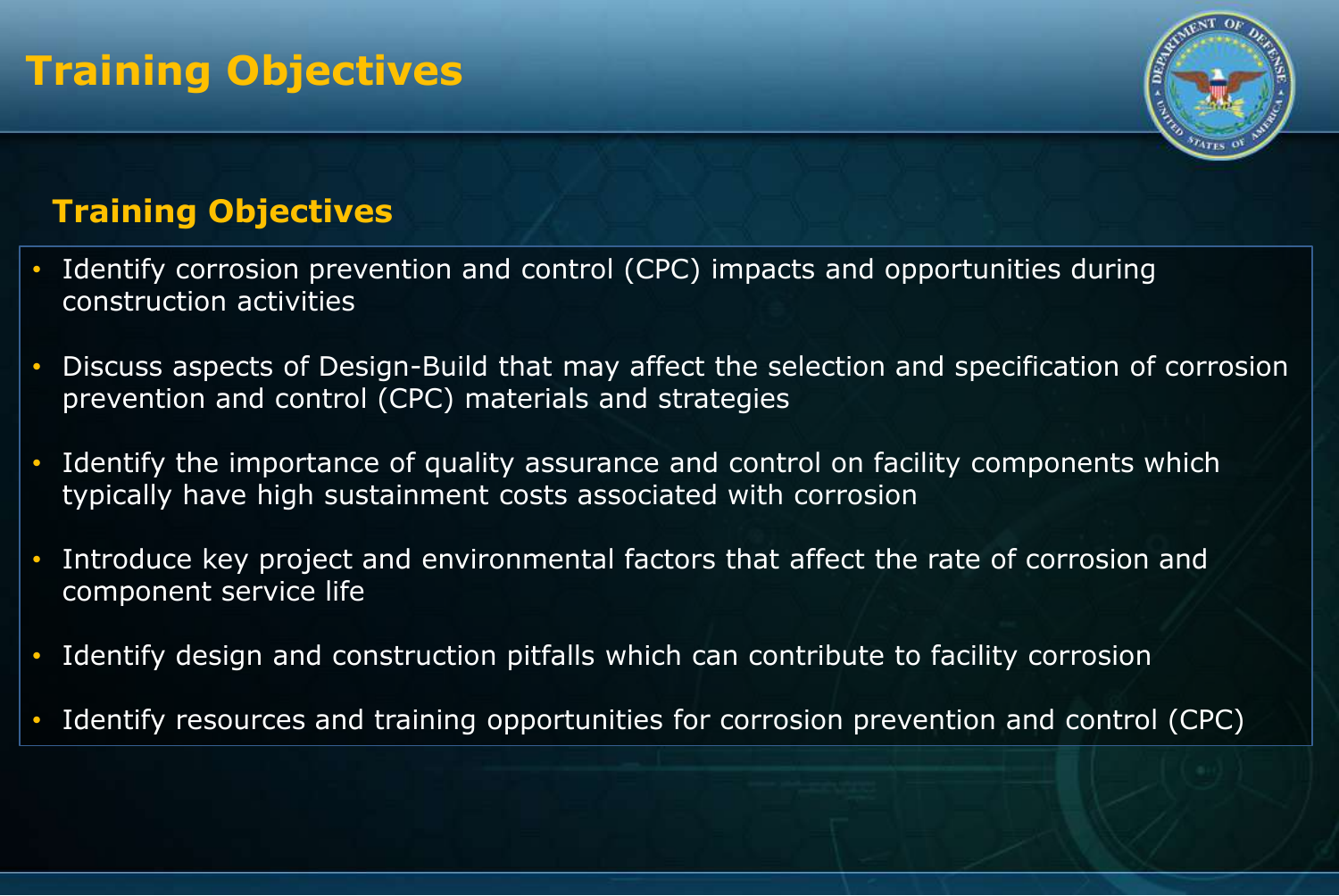# **Importance of Corrosion Prevention**

#### • Corrosion

- Adds nearly \$2B in annual facility sustainment costs across the DoD and may be as much as 40% of an asset's life cycle cost
- Affects mission readiness facility capacity and downtime, personnel productivity, and asset employment
- Affects safety, health, and quality of life

#### *The DoD is required by law<sup>1</sup> and policy<sup>2</sup> to:*

- *Prevent or mitigate corrosion during the design, construction, and sustainment of military equipment and facilities*
- *Ensure corrosion prevention and mitigation technologies are fully considered during research and development and incorporated into all phases of the acquisition process*

<sup>1</sup> 10 USC Sec 2228 and the House Armed Service Committee Report accompanying H.R. 1540, The National Defense Authorization Act (NDAA) for Fiscal Year 2012 (H.R. Rep. No 112-78, p. 293) <sup>2</sup> DoDI 5000.67, February 2010, Prevention and Mitigation of Corrosion on DoD Military Equipment and Infrastructure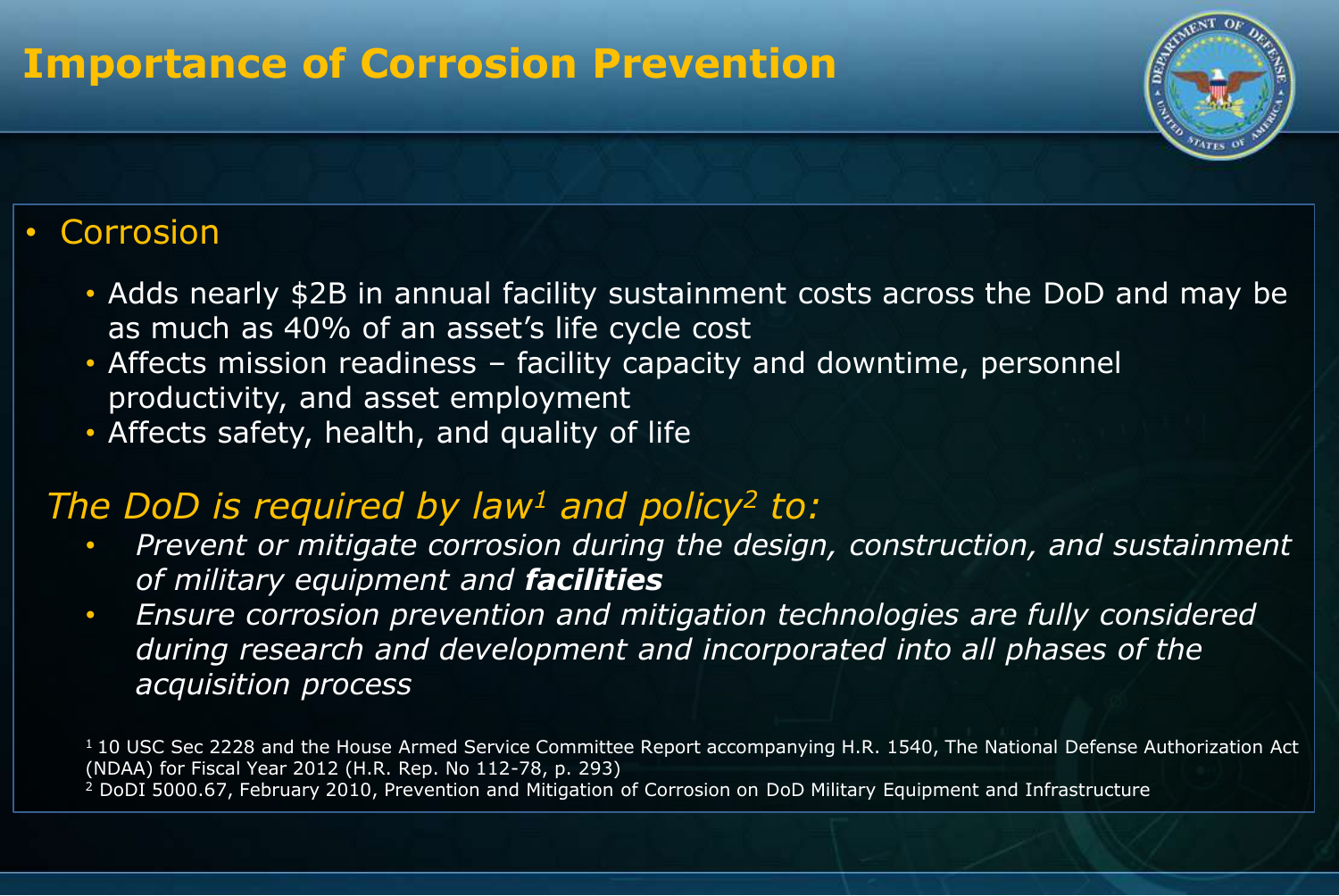# **Definition of Corrosion**



### **CORROSION** *– 10 USC Sec. 2228*

"The deterioration of a material or its properties due to a reaction of that material with its chemical environment."



Traditionally thought of as deterioration of metal (e.g., rusting of steel) but now expanded to include degradation of non-metallic materials as well.

Some nontraditional examples include rotting of wood, degradation of concrete (carbonation, alkali-silica reaction phenomena, degradation of composite materials, destruction of organics from mold and mildew, and material degradation due to erosion, stress induced cracking, embrittlement, biological processes, and solar exposure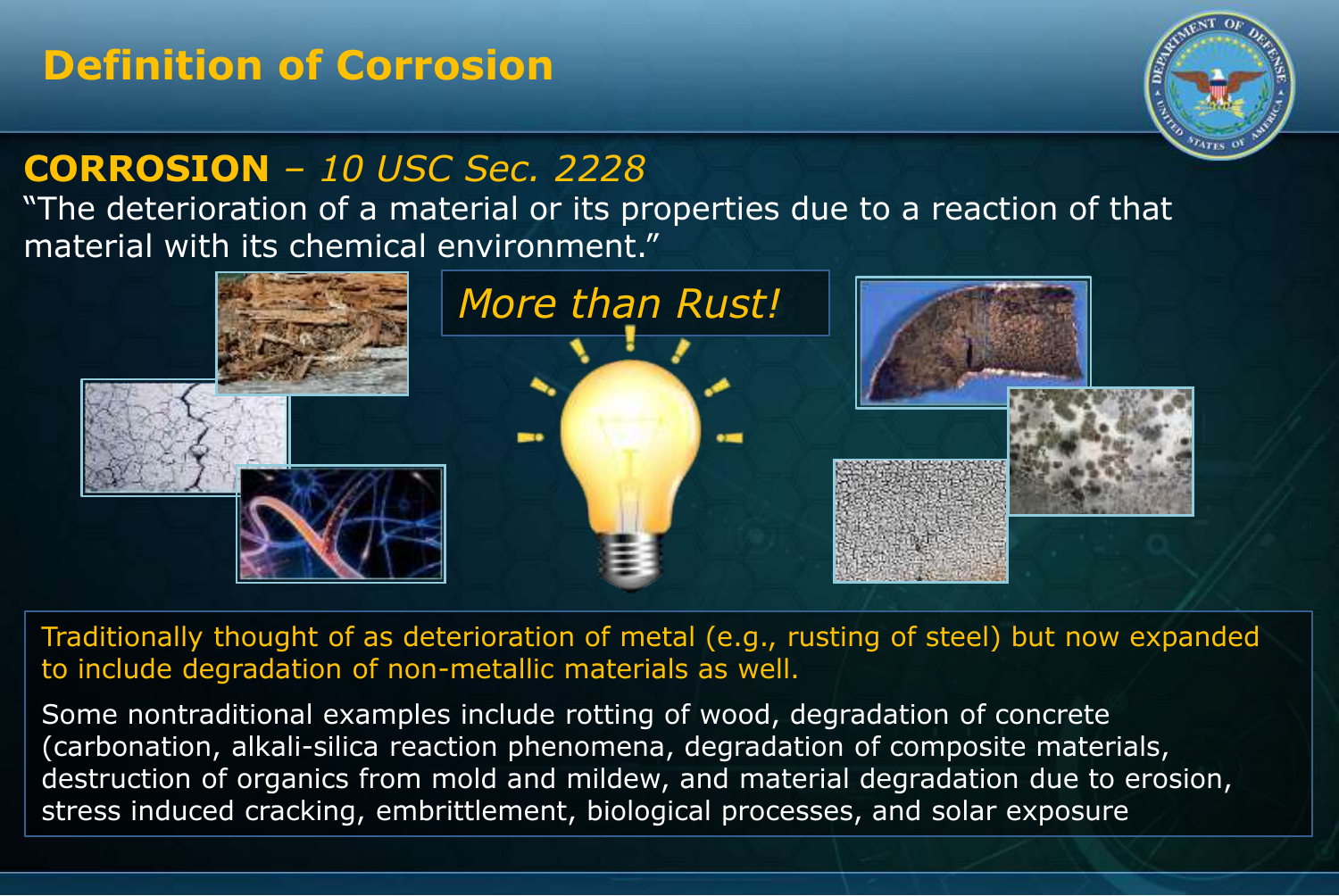# **Design-Build**



Design-Build is the prevalent acquisition strategy for Military Construction Projects. Key elements of Design-Build:

- The **Request for Proposal (RFP)** identifies both the design and construction requirements.
- The **detailed design (plans and specifications)** is prepared after award of the construction contract by an Architect/Engineer (A/E) firm. The A/E firm is usually a subcontractor to the prime construction contractor. In some cases, the design will be developed in phases in order to begin construction activities as soon as possible.
- **Unified Facility Criteria (UFC)** are technical manuals which define design and performance requirements, guidance, and best practices. **Unified Facility Guide Specifications (UFGS)** are guide specifications which define material performance standards and in some cases, construction installation procedures. These documents are used in tandem to develop the design documentation (plans and specifications) and are required for all DoD facilities construction. Policy Requirements – *[Cursor over]*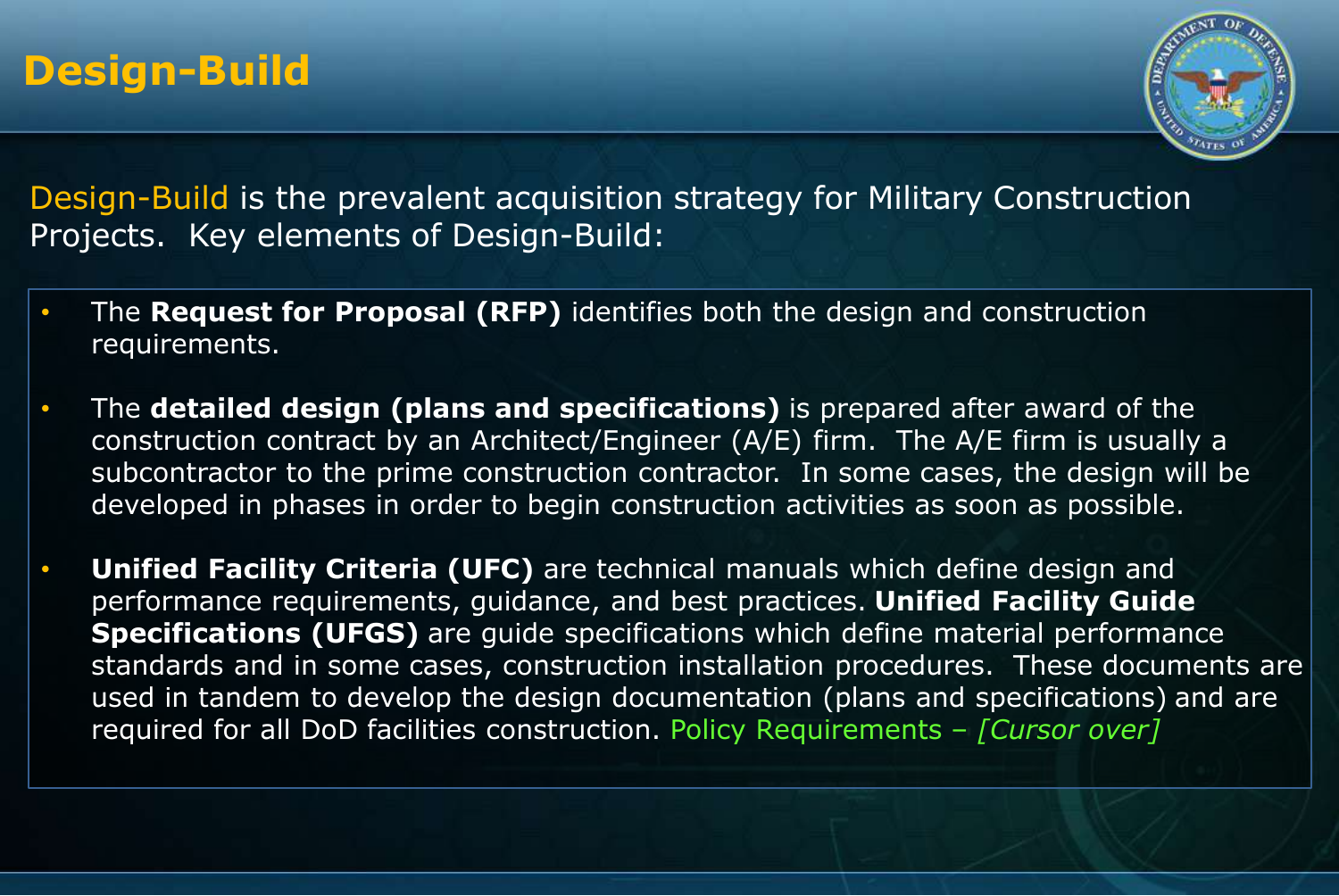# **Design-Build and Corrosion Prevention**



Since design occurs after construction award, and in some cases in phases during construction, there are opportunities to ensure the appropriate corrosion prevention and control (CPC) features are incorporated into the design detailing and in the selection of materials and coatings.

- Ensure corrosion prevention is discussed at the design/construction kick-off meeting and implemented on the plans at each submittal stage
- Ensure the design component or assembly complies with the requirements from the RFP, including performance technical specifications, referenced UFC, and UFGS
- Ensure the design drawings and specifications address corrosion prevention and control through proper choice of materials and coatings

**CAUTIONARY NOTE**: Some areas of the UFGS are editable by the designer. As a result, there is often flexibility associated with selection of corrosion prevention materials and coatings. It is important to avoid the selection of poor performing materials and coatings which may be influenced only by low first costs.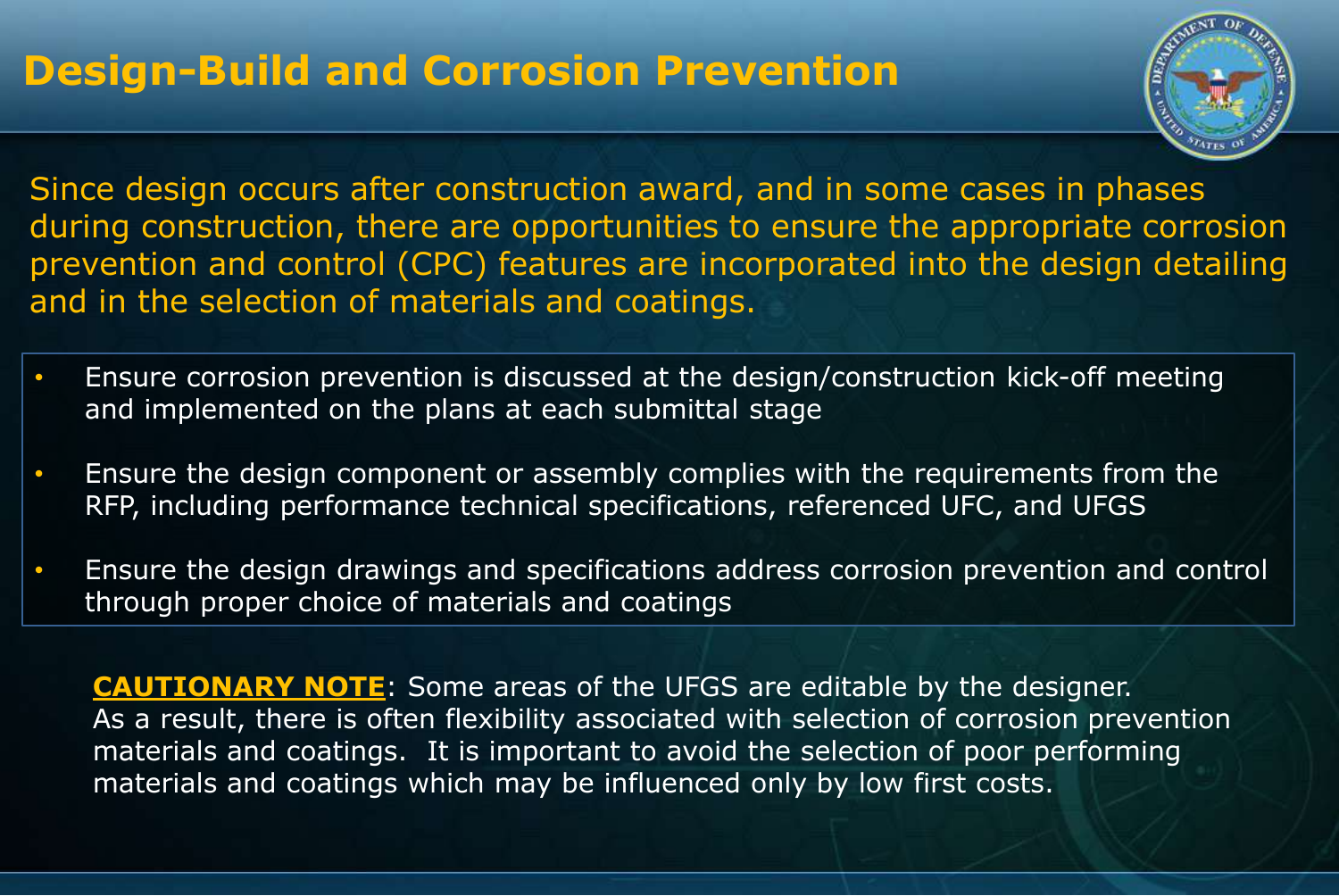

#### **The DoD expects facilities to be designed such that they have low life cycle costs and can reach their intended service life:**

- Select and specify materials and coatings that have low life cycle costs, are durable, and minimize the need for preventative and corrective maintenance. Initial investments in corrosion prevention are typically more LCC-effective than maintenance, repair, and replacement of prematurely degraded components.
- Design and specify components and assemblies to reach its intended service life, including the use of enhanced materials and coatings in severe corrosive environments. It is typical for many DoD facilities to be in service in excess of 50 years: Foundations, structural elements, utilities, piping, insulation, and other building components that are buried or located in walls, ceilings, crawl spaces, interstitial spaces, and duct banks should be designed to meet or exceed this service life.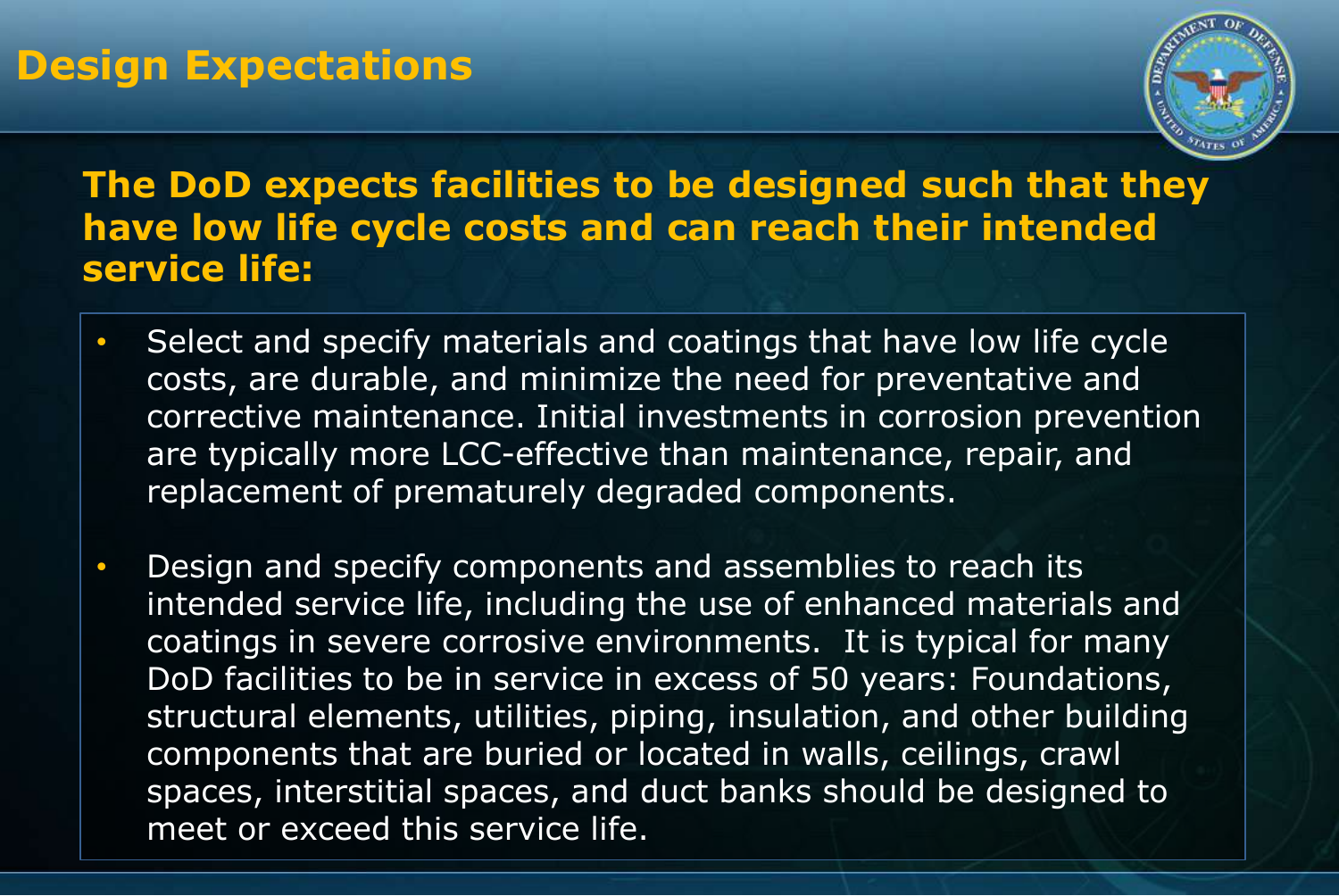## **Corrosion Prevention Key Factors**



#### **When evaluating the design and construction activities for corrosion prevention, it is critical to understand:**

- the environmental severity at the project site
- the design characteristics of components and systems that are at risk of corrosion



#### **Navy and Marine Corps facilities, Guam**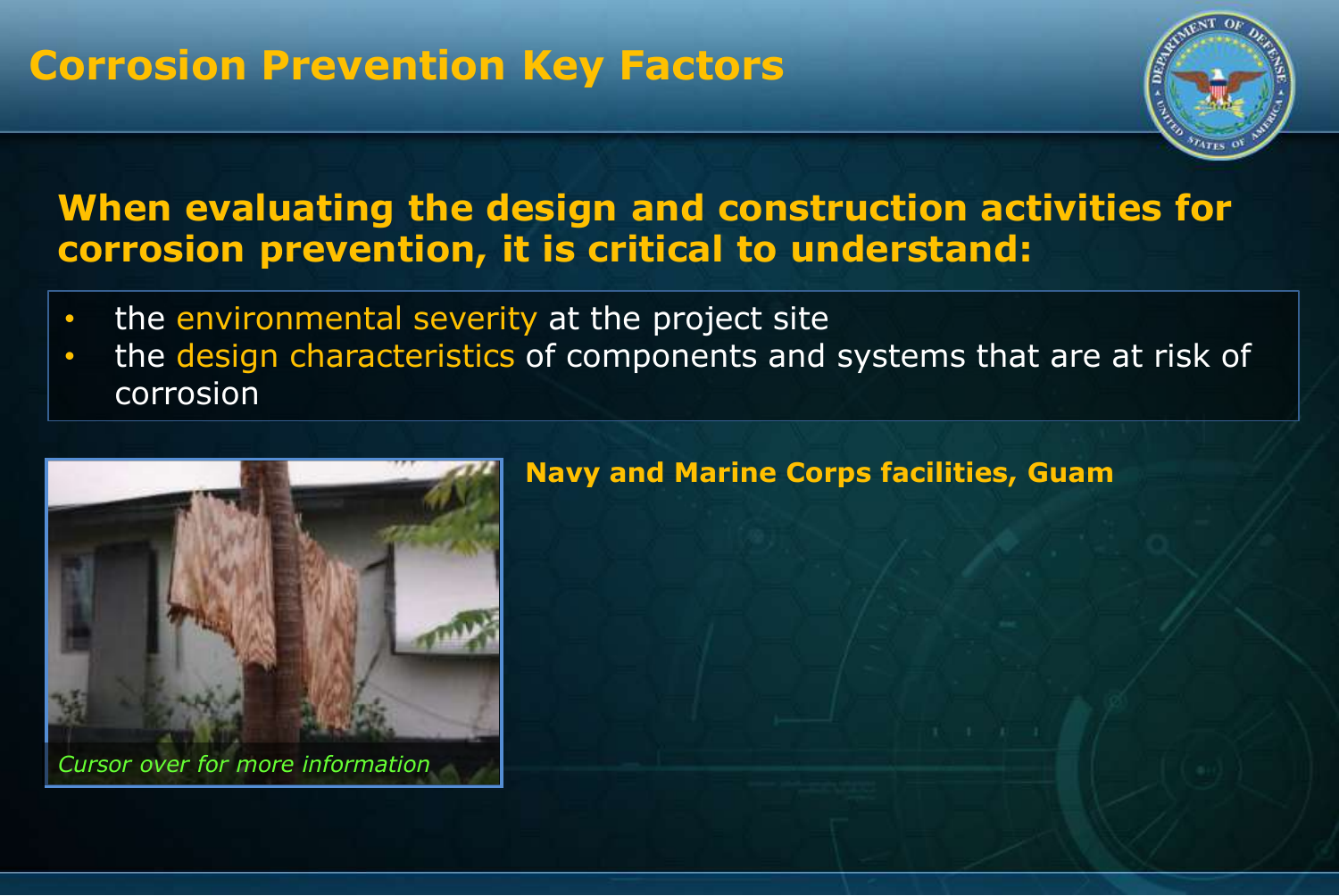### **Corrosive Environmental Severity**



**Environmental Severity must be considered when choosing materials and coatings and can vary significantly across an installation based on proximity to salt water, exposure to prevailing winds, and exposure to industrial pollutants. Localized corrosion effects can be more important and destructive than general attack.**

#### **Corrosive environmental factors:**

- Airborne salinity
- Time of wetness
- Temperature
- Humidity
- Pollution
- Prevailing winds
- Insects & fungi (mold & mildew)
- Erosive forces wind, wave action, fluid flow
- UV/Solar exposure
- Subsurface conditions
	- Submerged (e.g. water conditions)
	- Buried (e.g. soil PH and resistivity)

Example: The **SSPC Painting Manual Vol. 2** contains useful tables to help select coatings and painting systems for different environmental zones and special service conditions.

#### [http://www.sspc.org](http://www.sspc.org/)

*[Cursor over]* for **International Organization for Standardization (ISO)** standards on the environmental corrosive effects on metals and alloys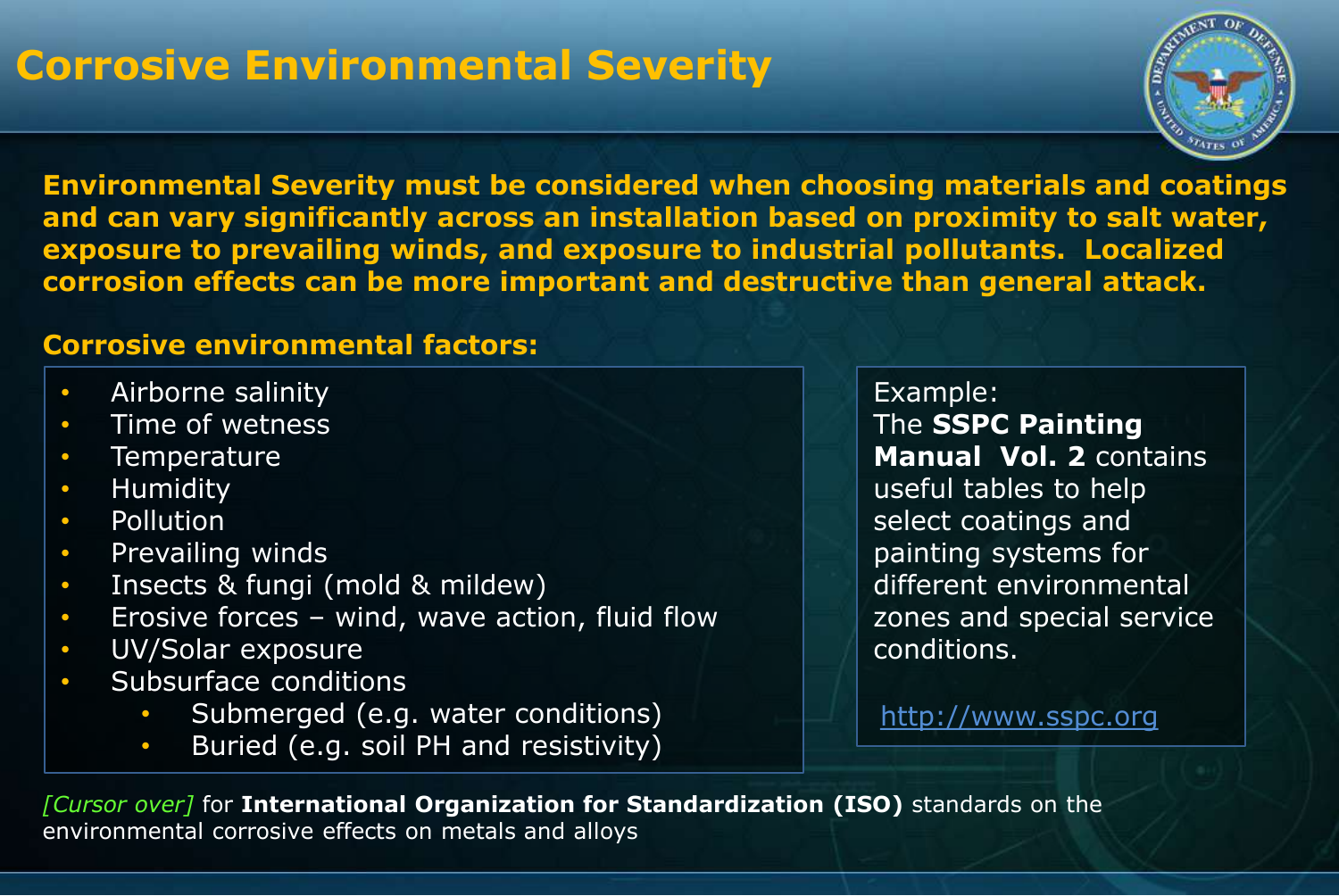# **High Sustainment Cost Systems and Components**



**A heightened level of quality assurance should be given during design and construction for the following components and systems which typically have high sustainment costs associated with corrosion:**

- Building envelope Exterior doors, windows, and roofing
- Exterior attachments Stairways, gutters/down spouts, lighting fixtures, electrical panels, and mechanical louvers
- Interior spaces with high humidity, plumbing, and fixtures
- Interior spaces routinely open to the exterior and non-conditioned spaces that are vented
- HVAC systems
- Pavements
- Utilities and buried structures
- Waterfront and coastal structures
- Wastewater plants

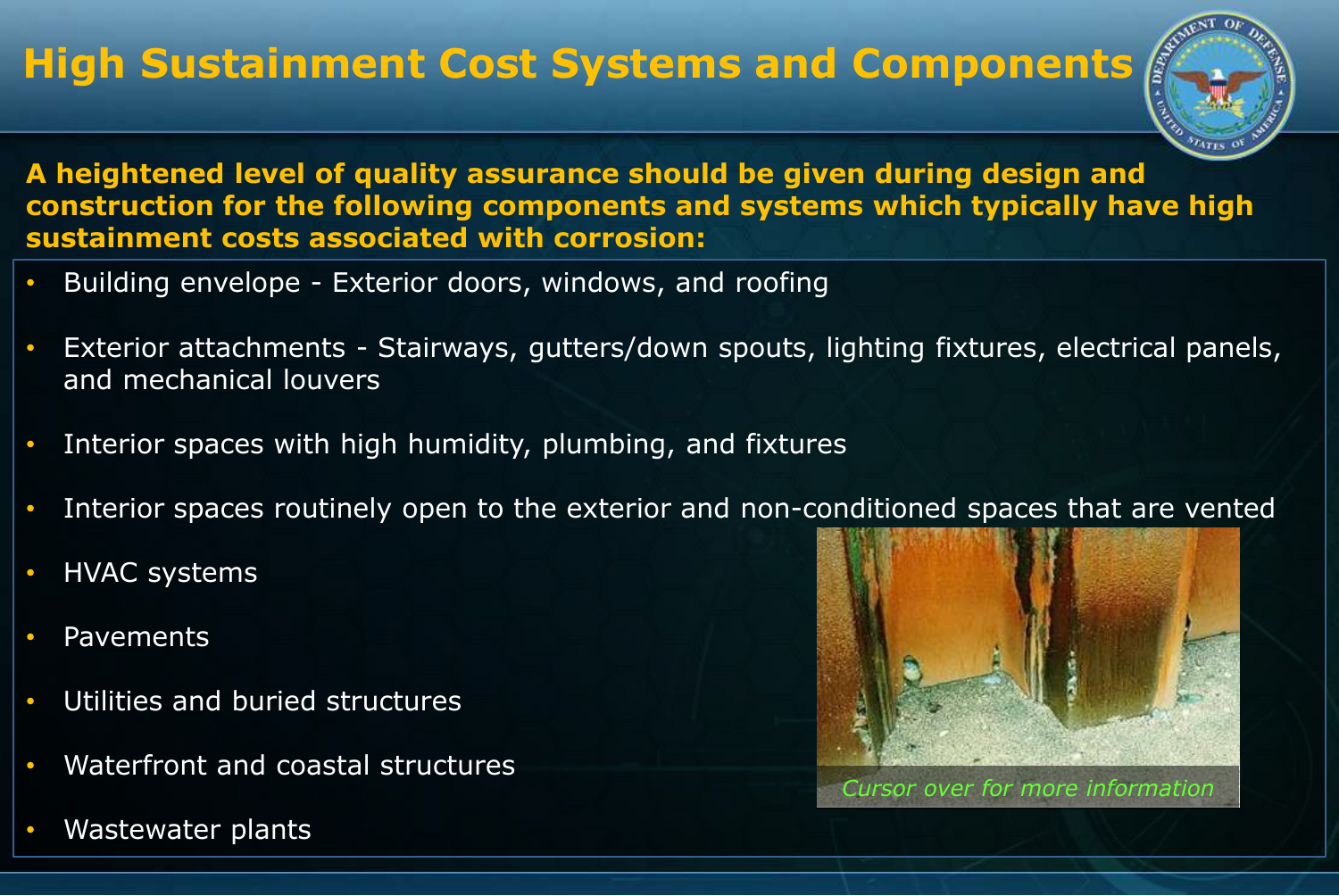

**The building envelope is designed to control the transfer of heat, air, moisture, light/radiation, and noise. In order to prevent interior corrosion and molds, it is important to have the following elements which make up the building envelope, designed correctly, continuous, and sealed:**

- Rain screen or water deflection layer
- Insulation or thermal barrier
- Air barrier
- Water drainage plane
- Waterproof barrier
- Fenestrations & penetrations (Doors, windows, vents, etc.)

#### **Requirements are found in UFC 3-101-01 Architecture Chapter 3**

[http://www.wbdg.org/ccb/DOD/UFC/ufc\\_3\\_101\\_01.pdf](http://www.wbdg.org/ccb/DOD/UFC/ufc_3_101_01.pdf)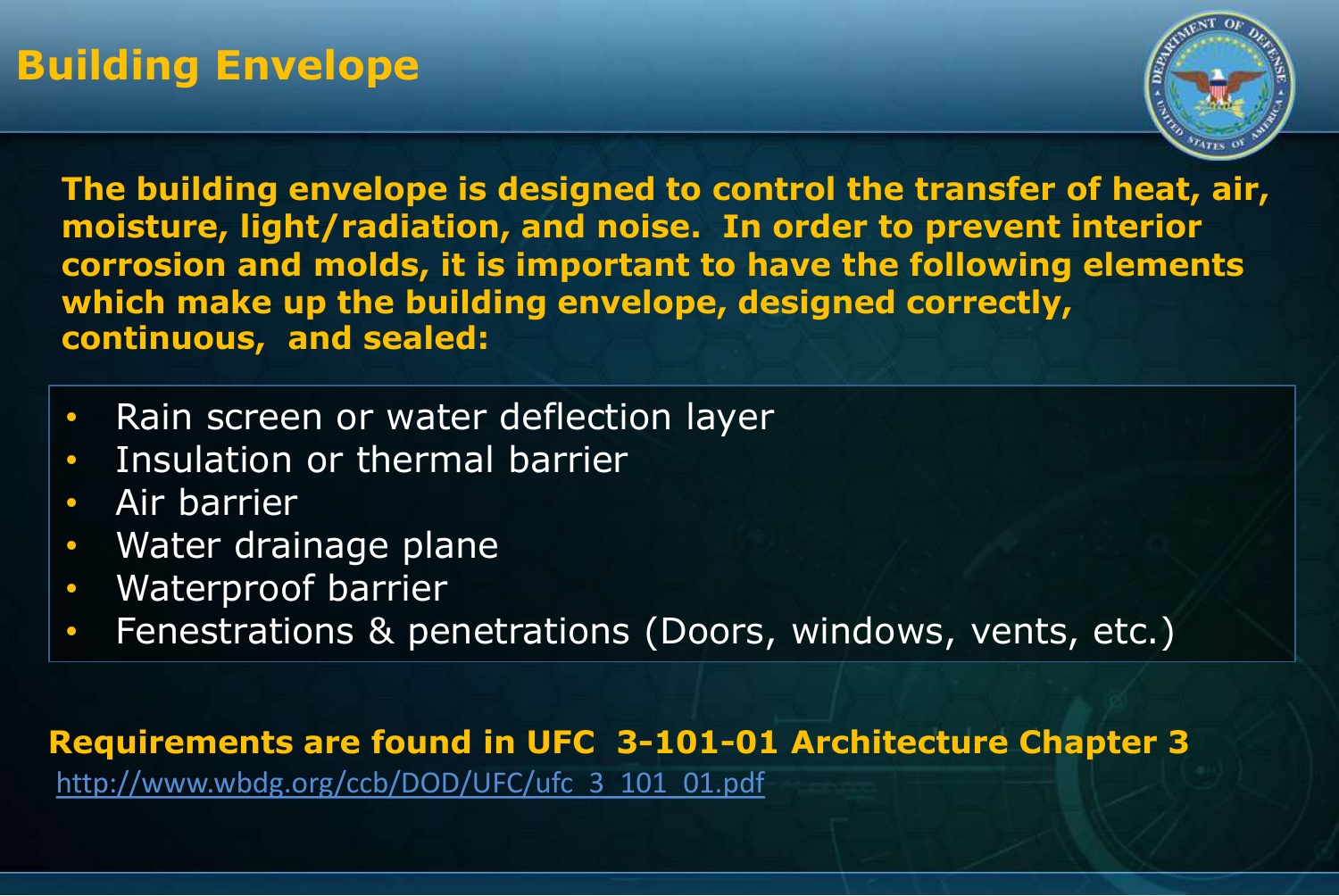# **Design Characteristics and Defects**



**Improper material selection and poor design detailing will accelerate deterioration of building components and interfere with their protection by coatings. Review the design and construction submittals to avoid the following:** *Cursor over for more information*

- Water Traps and Crevices *[Cursor over]*
- Rough and Sharp Surfaces *[Cursor over]*
- Incompatible Environments *[Cursor over]*
- Contact of Dissimilar Metals *[Cursor over]*
- Improper Coating Selection *[Next slide]*

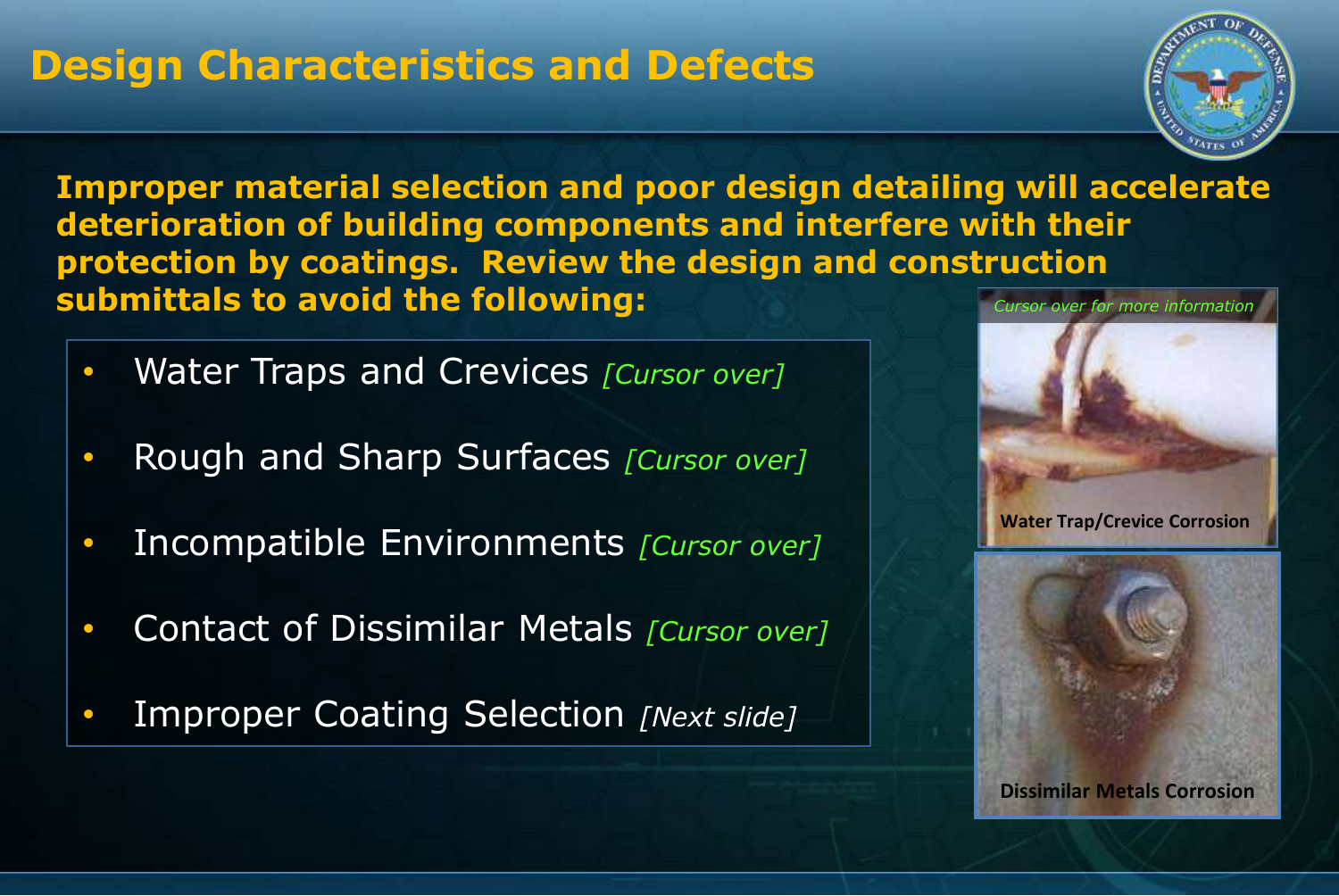# **Paints and Coatings Resources**

Architectural Painting Specification Decision Tree <http://www.wbdg.org/tools/apsdt.php?c=5>

**Unified Facility Guide Spec UFGS 09 90 00 Paints & Coatings MPI Master Painters Institute** Decision Tree Approved **Products** List

UFC (Unified Facility Criteria) 3-190-06 Protective Coatings and Paints [http://www.wbdg.org/ccb/DOD/UFC/ufc\\_3\\_190\\_06.pdf](http://www.wbdg.org/ccb/DOD/UFC/ufc_3_190_06.pdf)

UFGS (Unified Facility Guide Specifications) *[Cursor over]* [http://www.wbdg.org/ccb/browse\\_cat.php?c=3](http://www.wbdg.org/ccb/browse_cat.php?c=3)

SSPC Painting Manual Volume 2 *[Cursor over]* [http://www.sspc.org](http://www.sspc.org/)

#### Coating Condition Inspections and Testing Options:

- SSPC-PA 2 Procedures for Determining Conformance to dry coating thickness **Requirements**
- SSPC-VIS2 Standard Method of Evaluating Degree of Rusting on Painted Steel Surfaces
- ISO 4628-3 Evaluation of Degradation of Coatings
- ASTM D610 Standard Test Method for Evaluating Degree of Rusting on Painted Steel Surfaces
- Other ISO and ASTM Standards are available for evaluating Blistering, Cracking, Flaking, Chalking, and Delamination of Coatings
- Other tests include Cure Tests, Adhesion Tests, Low Voltage (Wet Sponge) Holiday Testing, and High Voltage Holiday Testing



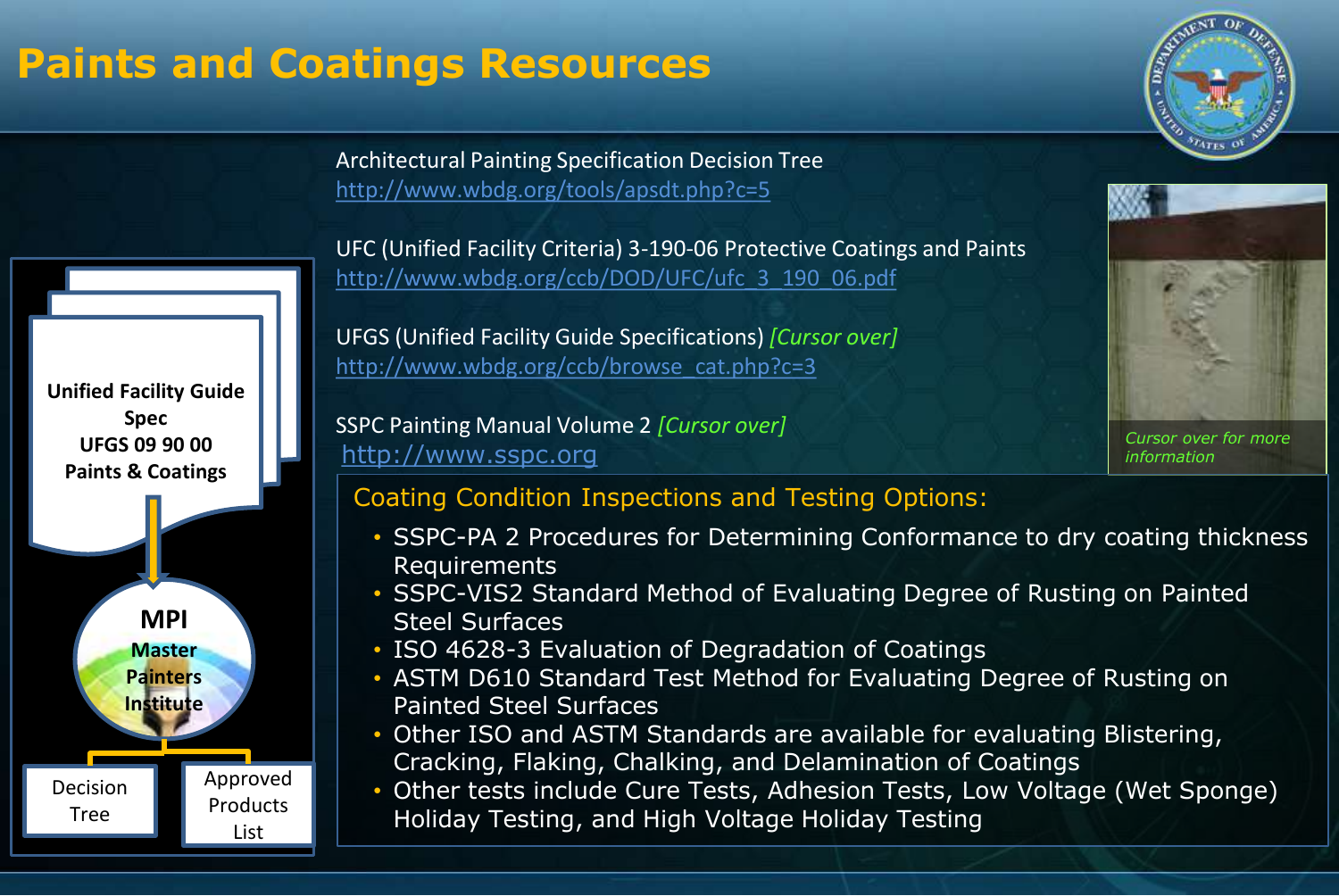

*Poor construction practices can easily negate the best design provisions taken to produce a durable and corrosion-resistant structure.* 

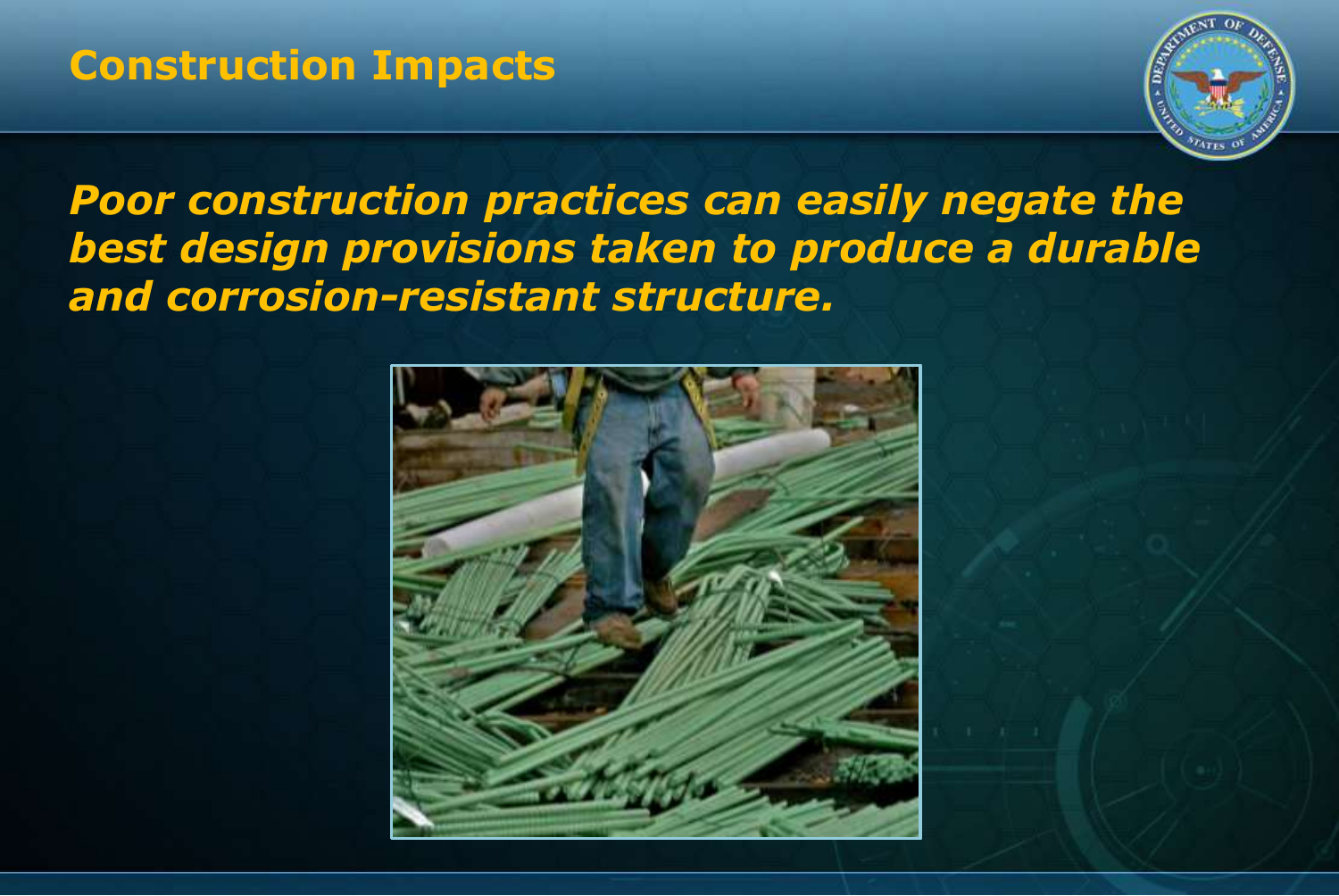### **Modifications and Substitutions**



- Ensure that any modifications to the original design and specifications do not reduce the corrosion prevention features of the building component including:
	- material substitutions type, grade, thickness, and coatings
	- design detail changes to the component or assembly
- Ensure deviations, substitutions, and field modifications are approved by the designer of record

### **NOTE**:

Avoid trade-offs of corrosion prevention technologies and features (such as cathodic protection) or elimination of the **Operation and Maintenance Support Information (OMSI)** in order to obtain project betterments or to offset shortfalls in the construction budget.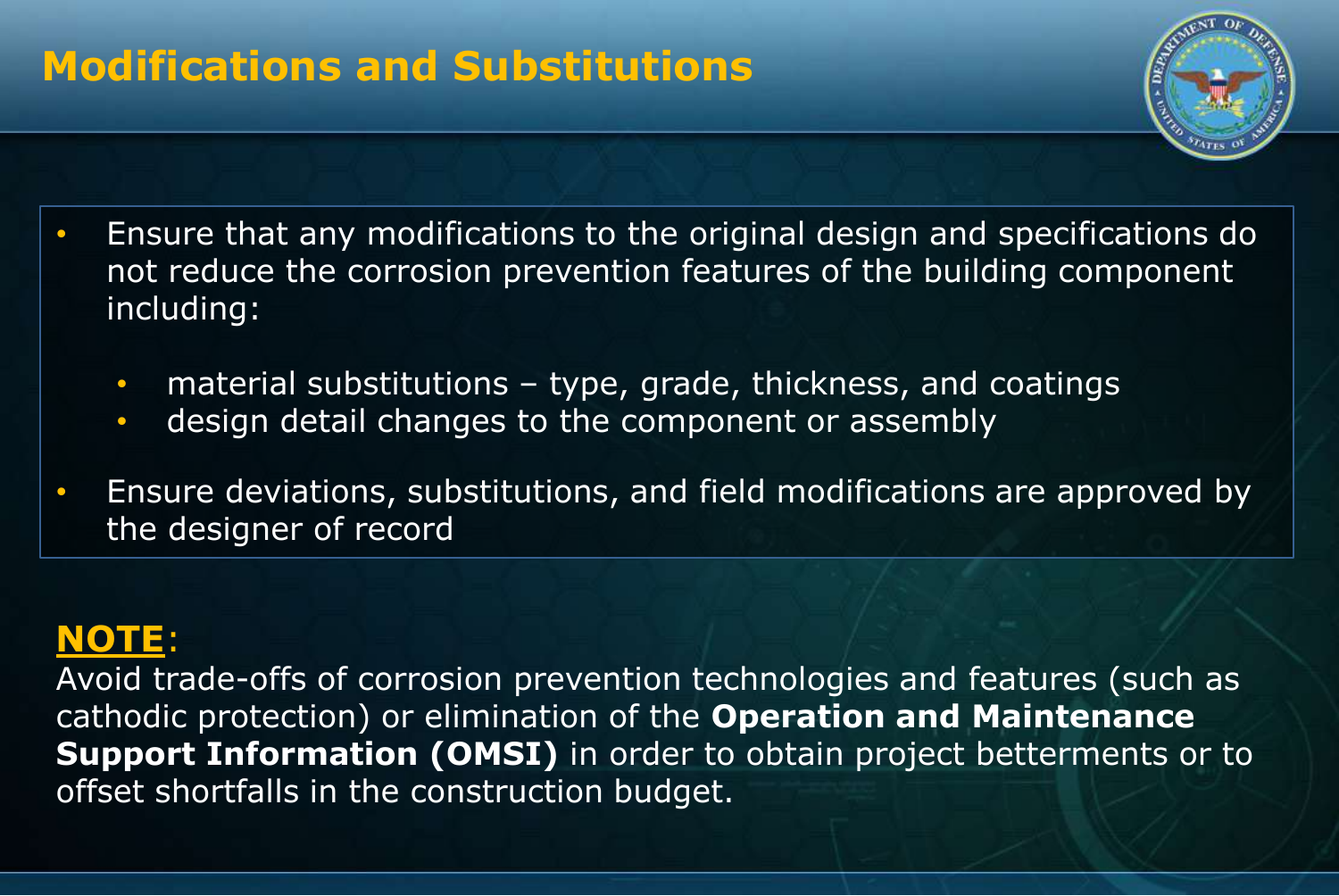

- Ensure proper storage and handling of materials. Materials degrade at a higher rate once rust forms and chemical deterioration of the material begins.
- Avoid damage to coatings and surfaces. Even the most minuscule break in a coating can be a starting point for corrosion. A marred or scratched surface becomes anodic to the surrounding metallic surface.



Typical corrosion cell of a buried utility with a surface that is irregular, marred, or scratched

*[Cursor over] for more information*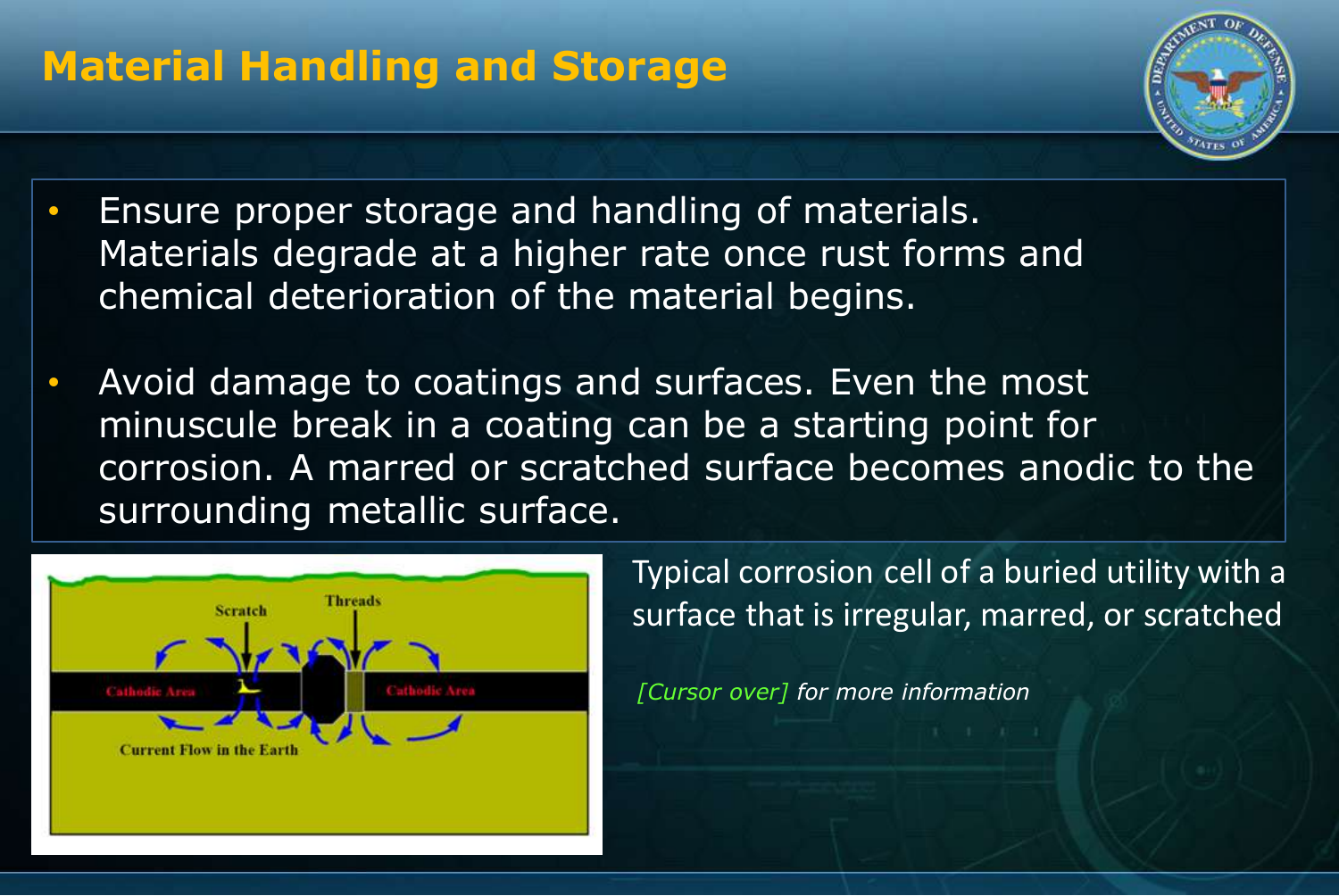

Field cuts and field welding of materials that will be exposed to a corrosive environment should be avoided. Both damage the shop-applied coatings and may alter the material properties. A field-applied touch-up coating is usually less effective than shop-applied, for preventing corrosion due to variances in quality control and coating thickness.



Weldments can experience all the classical forms of corrosion (galvanic, pitting, stress corrosion, inter-granular, and hydrogen cracking). Although shop welding can induce flaws affecting weldment corrosion such as moisture contamination, weld slag and spatter, incomplete weld penetration/fusion, porosity, crevices, high residual stresses, and improper choice of filler metal -- it is more likely that field welding will result in lower quality weldments.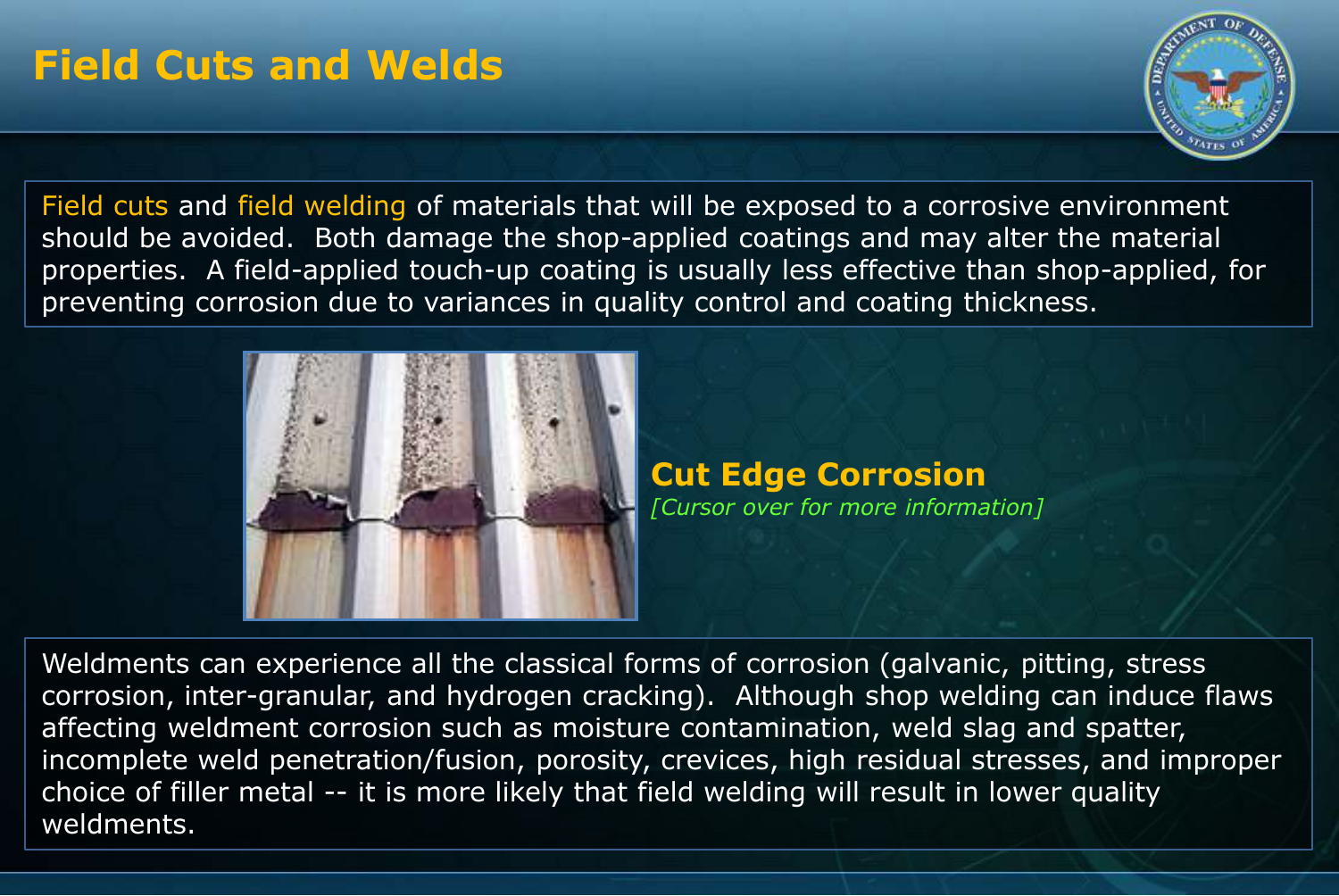# **Building Envelope Quality Assurance**



**In addition to energy loss, openings in the building envelope can result in interior corrosion and mold. Chronic moisture intrusion and high humidity levels (greater than 60%) can lead to indoor air quality issues and mold growth both visible and hidden. The following quality assurance activities will help prevent these unwanted conditions:** 

- Protect building materials from the elements. Ensure the materials are dry and undamaged before installation.
- Inspect all elements which make up the building envelope as they are installed. Ensure they are continuous and sealed. Special attention should be given to components which penetrate the envelope such as masonry ties and joint reinforcement, structural steel supports, and hangers for panels and curtain walls. *[Cursor over] for building envelope testing options*

• Ensure proper flashing is installed. *[Cursor over] for more information*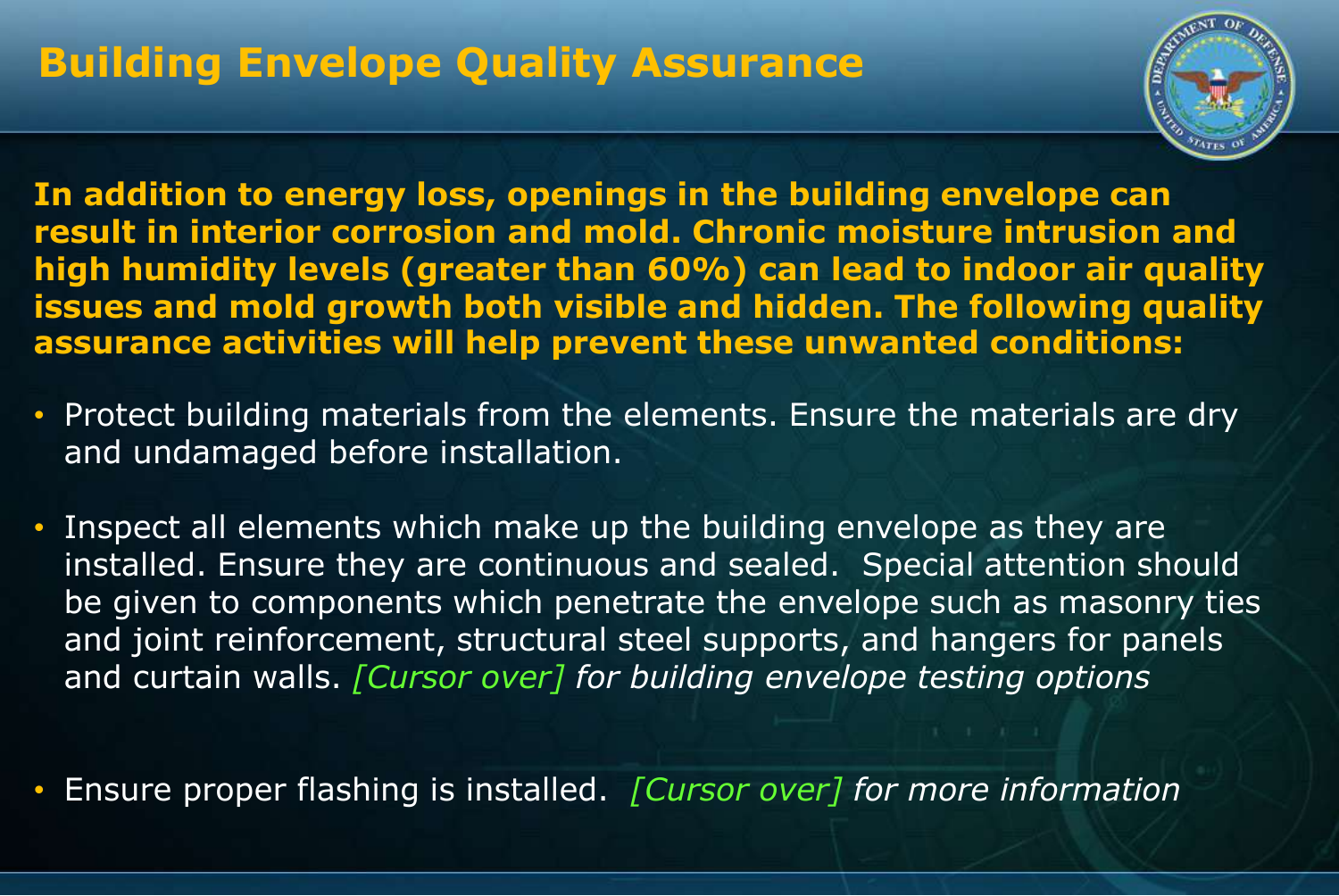# **Building Interior**



**In addition to building envelope leakage, other causes of corrosion (including mold) of interior building components are:**



- Inadequate ventilation during construction
- Improper insulation and leakage of HVAC ducts and utility piping
- Poor design of humid areas such as bathrooms, locker rooms, pools, and mechanical rooms
- Omission of corrosion prevention of interior spaces exposed to the exterior environment such as aircraft hangars *[Cursor over]* and vented mechanical rooms
- Inadequate commissioning, testing, and balancing of HVAC systems.
- Water damage from a severe weather event or internal building system rupture or discharge during construction.  *[Cursor over] for remediation information*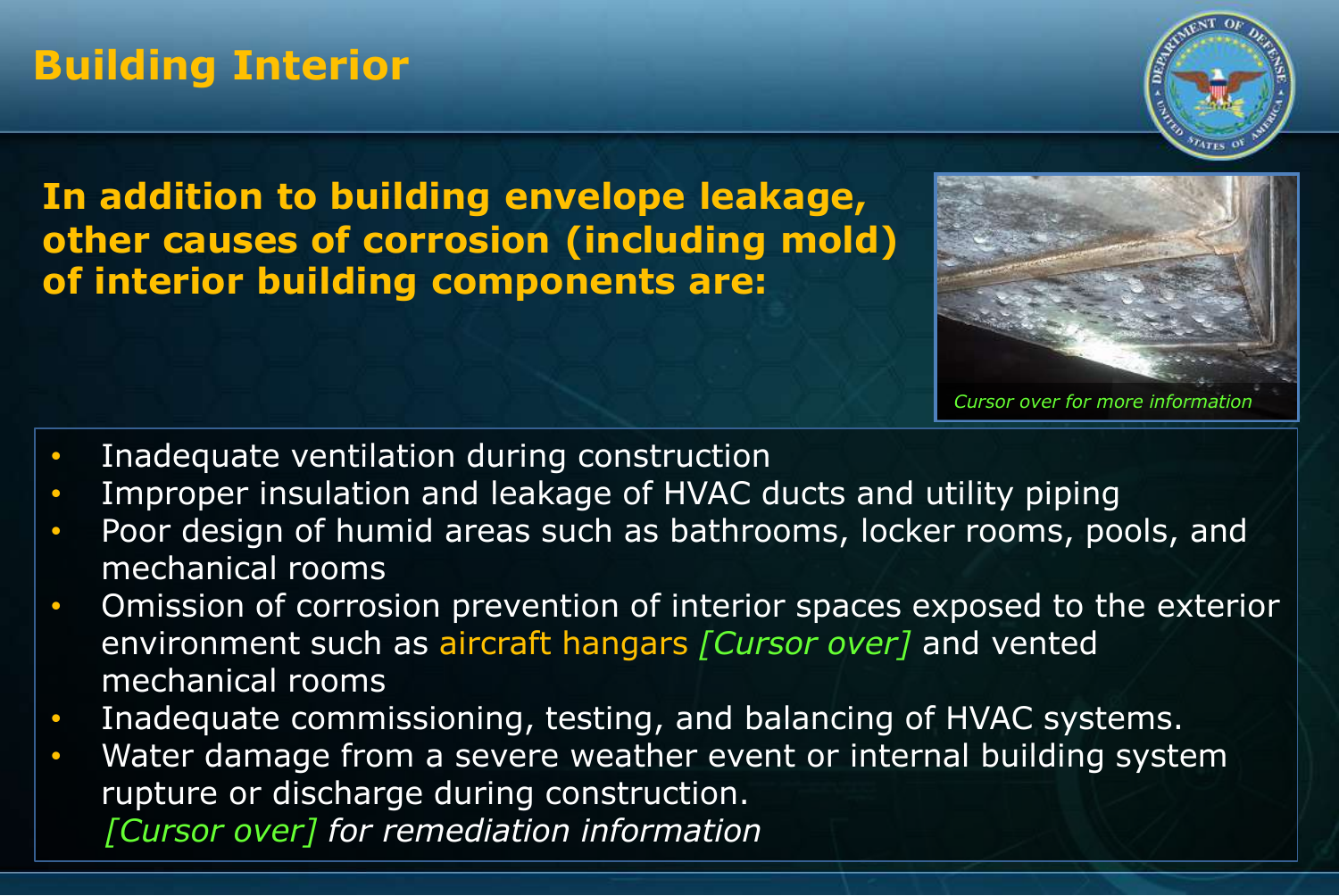

**The quality of concrete and its ability to prevent corrosion is highly dependent on the quality of the mix design and construction activities associated with its placement.**

### **Main Factors:**

- Reduce concrete permeability
	- Decrease the water to cement ratio. Avoid adding additional water on site to improve workability
	- Add pozzolans/fly ash/polymers to the mix as designed
	- Control and reduce concrete cracking and surface imperfections *[Cursor here] for more information*
	- Consolidate concrete and eliminate voids through proper vibration and placement techniques
	- Ensure proper curing and avoid premature removal of formwork
- Ensure the proper placement of reinforcement bars and tendons and that the appropriate minimum concrete cover is achieved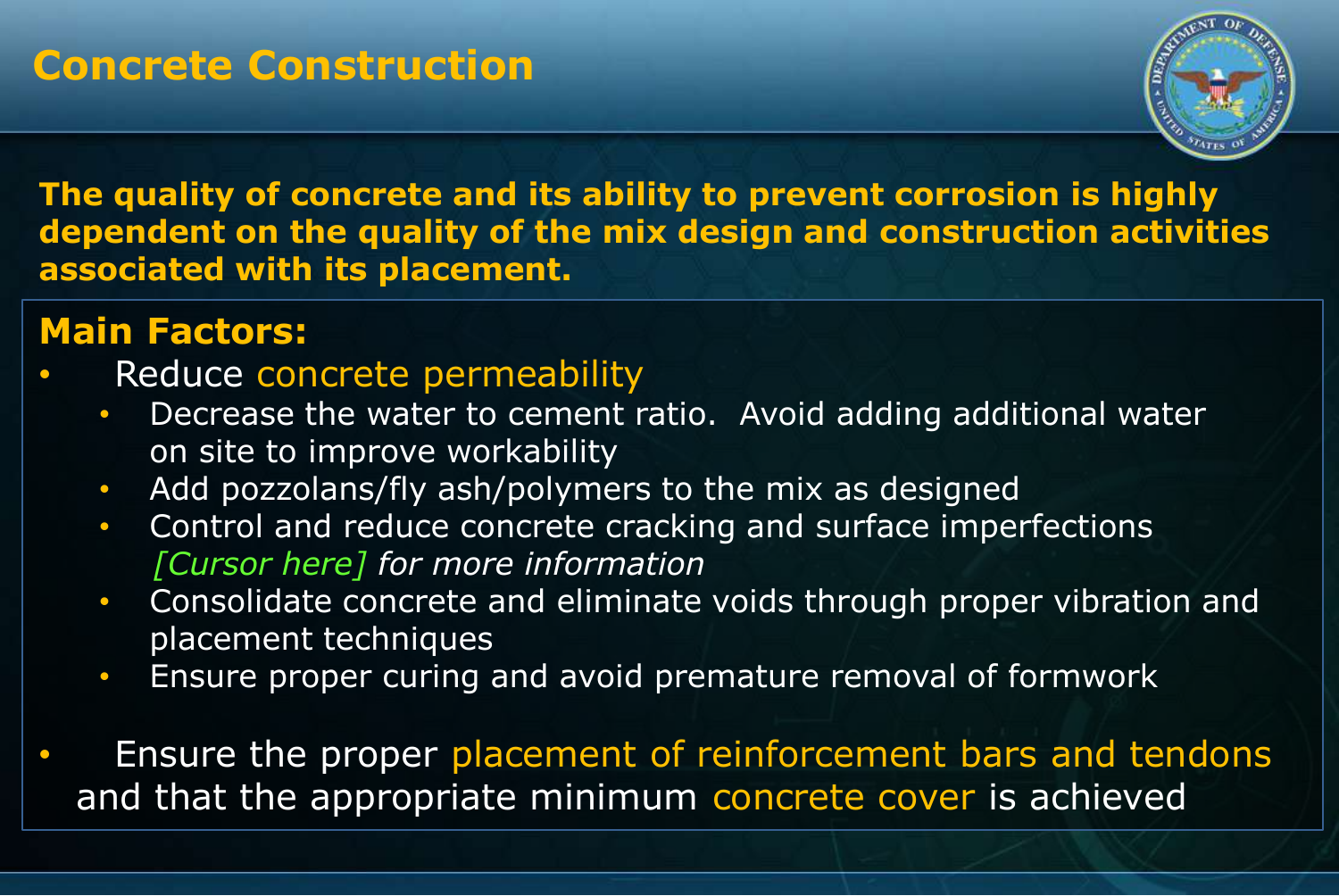# **Corrosion of Buried Utilities and Structures -- Soil Conditions**



#### **Generally, buried utilities, tanks, and structures suffer from corrosion because of one or more of the following soil conditions:**

- Low Resistivity values and high moisture content *[Cursor over]*
- Low pH values (Acidity) *[Cursor over]*
- Presence of chlorides, sulphides, and bacteria *[Cursor over]*
- Differences in soil composition *[Cursor over]*

| Soil Type | Resistivity ( $\Omega \cdot cm$ )<br>$(ohm \cdot cm)$ |                    |                                        |
|-----------|-------------------------------------------------------|--------------------|----------------------------------------|
|           |                                                       | <b>Corrosivity</b> | Resistivity ( $\Omega \cdot cm$ )      |
| Gravel    | 20,000 to 400,000                                     | Not likely         | Over 30,000                            |
| Sand      | 10,000 to 500,000                                     | Mild               | 10,000 to 30,000                       |
| Loam      | 3,000 to 20,000                                       | Moderate           | 2,000 to 10,000                        |
| Silt      | 1,000 to 2,000                                        | <b>Severe</b>      | 0 to $2,000$                           |
| Clay      | 500 to 2,000                                          |                    | Cursor over graph for more information |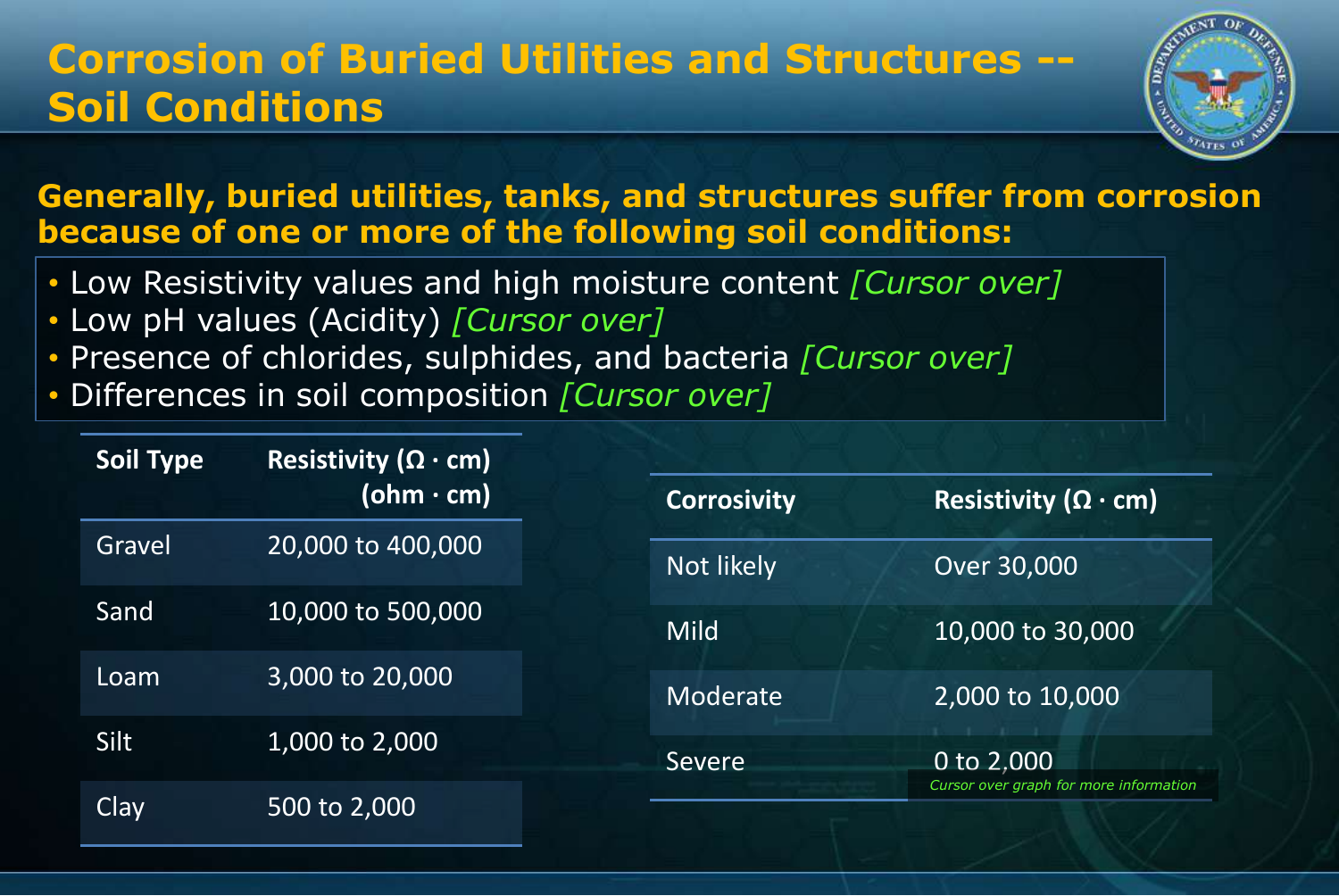# **Corrosion of Buried Utilities and Structures**



#### **In addition to poor soil properties, the corrosion potential of buried structures can be increased due to:**

- Dissimilar materials, including new and old adjacent materials. *[Cursor over] for more information*
- Surface scratches and irregularities
- Presence of stray currents *[Cursor over] for more information*
- Poor weldments, split seams and joints, separation at collars, buried flanges, and threaded pipes

#### Old-to-New Syndrome



#### Dissimilar Metal Corrosion Cell

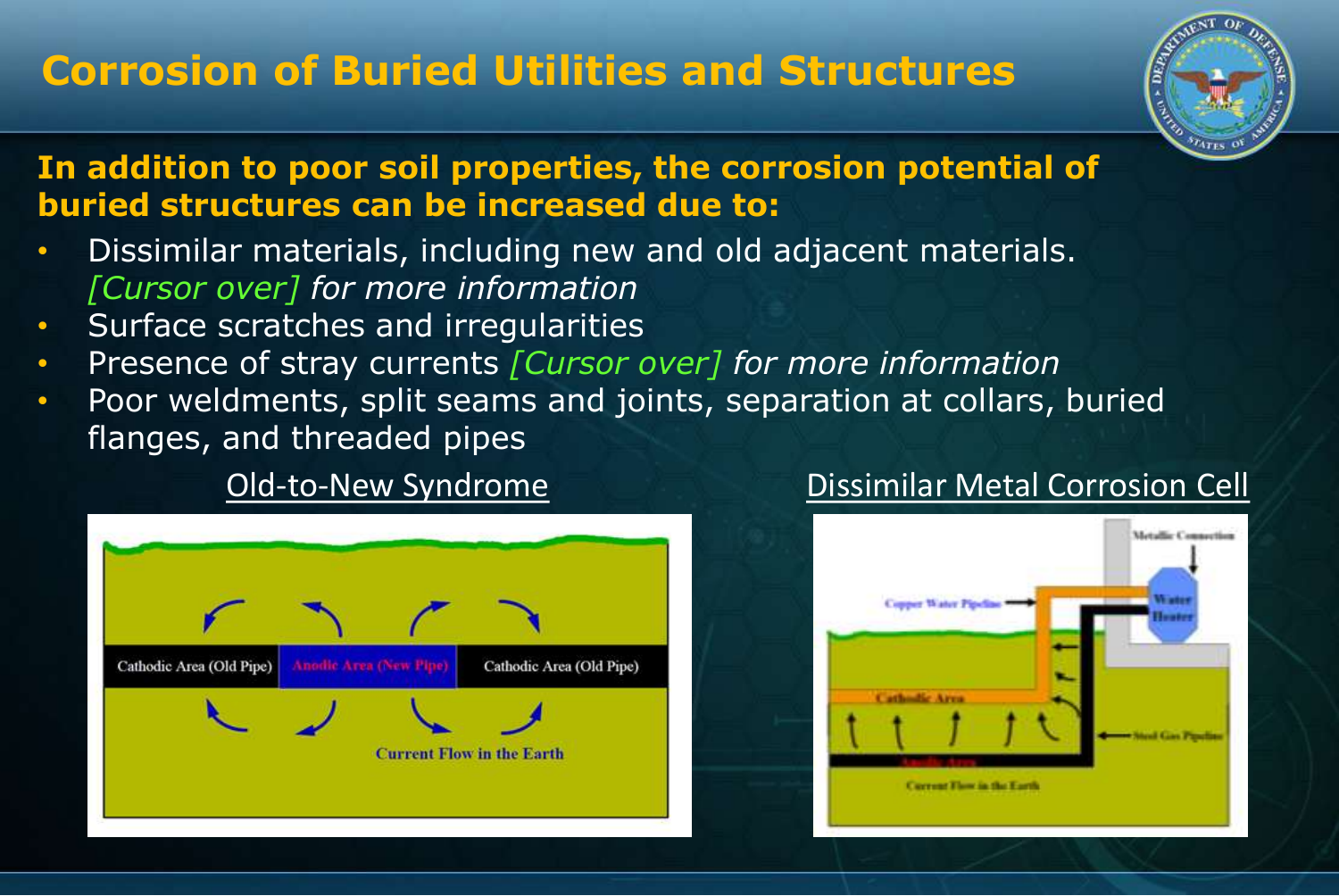

**Cathodic protection is an electrochemical method used to prevent or control corrosion of buried or submerged metallic structures. Cathodic protection systems are active systems that rely on the application of electric current to control corrosion.**

Systems that usually require both cathodic protection and protective coatings regardless of soul or water corrosivity include:

- Natural gas piping
- Liquid fuel piping
- Oxygen piping
- Underground storage tank (UST) systems
- Elevated and ground level tanks
- Underground fire protection piping
- Ductile iron pressurized piping under floor (slab on grade)
- Underground heat distribution and chill water piping in metallic condit
- Systems with hazardous products

*[Cursor over] for Cathodic Protection criteria and resources*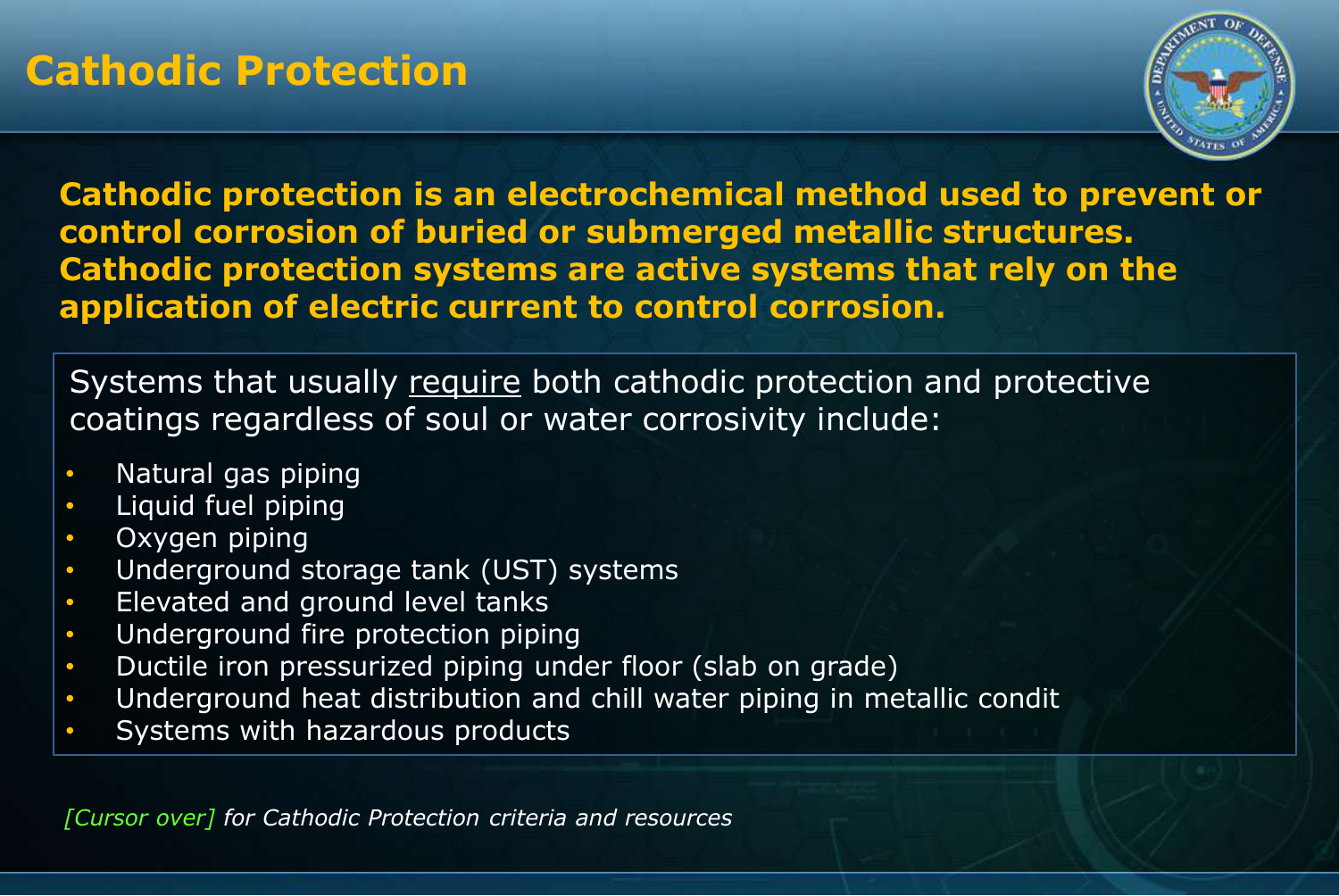### **Importance of Facility Data**



More than 90% of the facility data required to support Public Works' facility lifecycle maintenance mission is generated during design and construction.



For older facilities, it can be challenging and time consuming to locate and update facility data.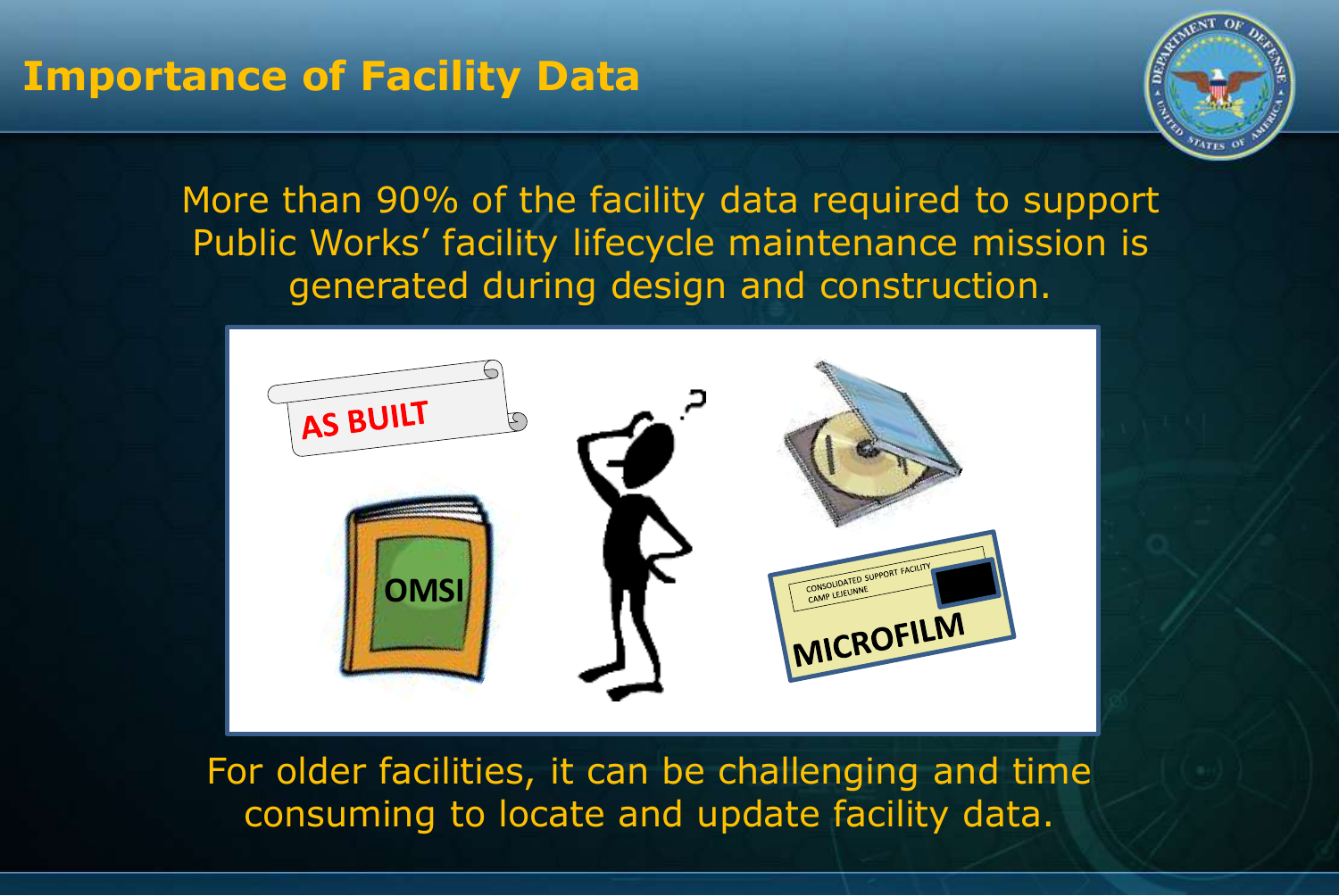

DoD agencies responsible for facility design, construction, and sustainment are transitioning to a more integrated electronic facility data approach.

#### **Goals include:**

- Utilizing **Building Information Management and Modeling (BIM)**  compiled during design and construction
- Requiring **Electronic Operation and Maintenance Support Information (eOMSI)** which connects and integrates the design, construction, and public works data streams
- **Collaboration** between eOMSI information stake holders (Designers/Contractors/Public Works/Facility Managers)

This approach has the potential to reduce duplicated efforts, increase the accuracy and completeness of information, improve information retrieval, and ultimately, reduce total ownership cost.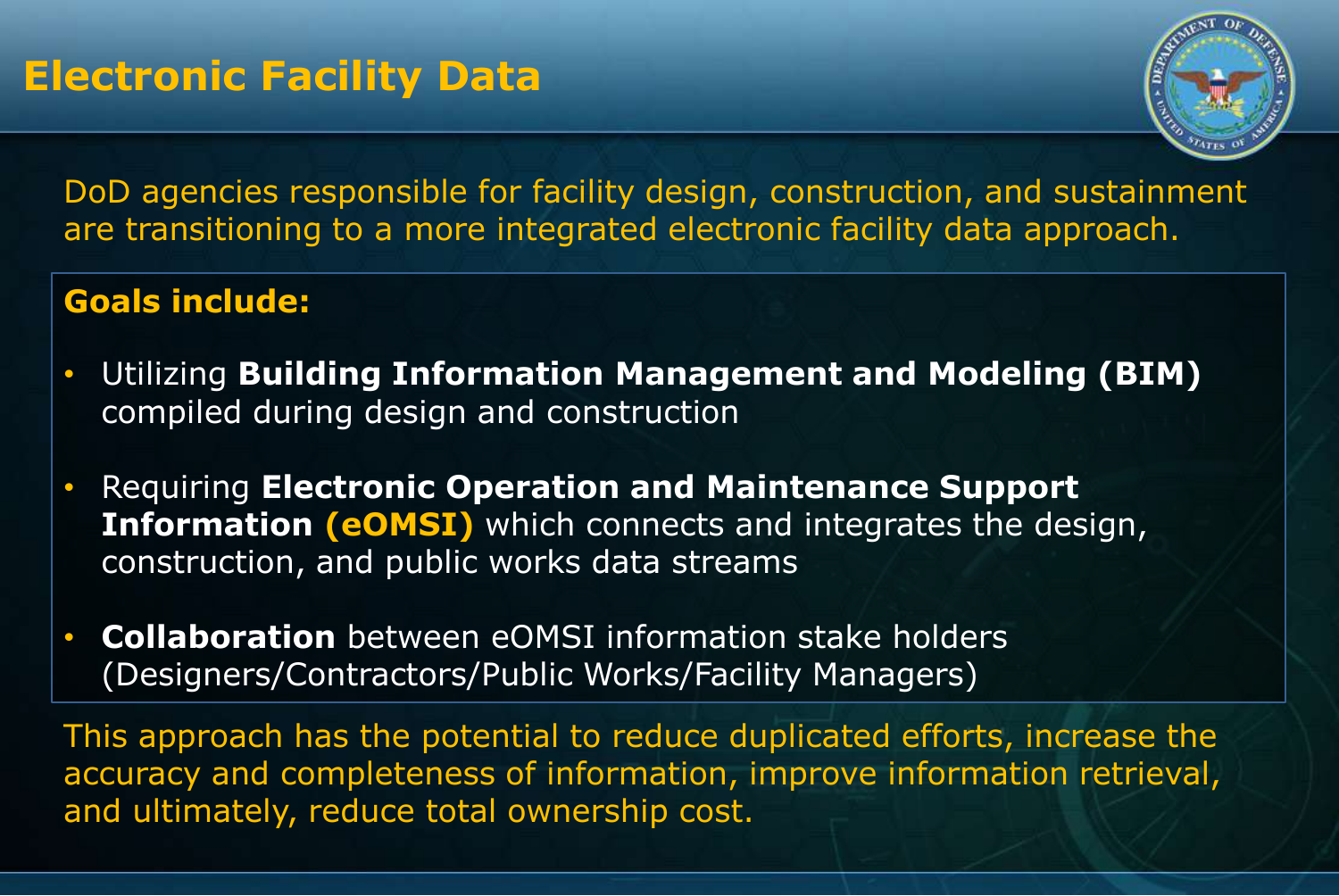# **eOMSI and Corrosion Prevention Data**



#### **eOMSI includes:**

- Operation and maintenance data
- Product & equipment submittal data including warranty information
- Record as-built drawings
- Facility system & subsystem data

#### This data is critical for facility sustainment and future corrosion mitigation.

- Ensure the Contractor is putting together the required electronic data packages as construction progresses and at progress submittals
- Ensure product and equipment data include material type, grade, finish, and coating information
- Ensure components and systems are documented before being covered up/enclosed in walls, foundation, and backfill -- include photographic documentation if possible
- Ensure eOMSI package is included as a key element for facility turn-over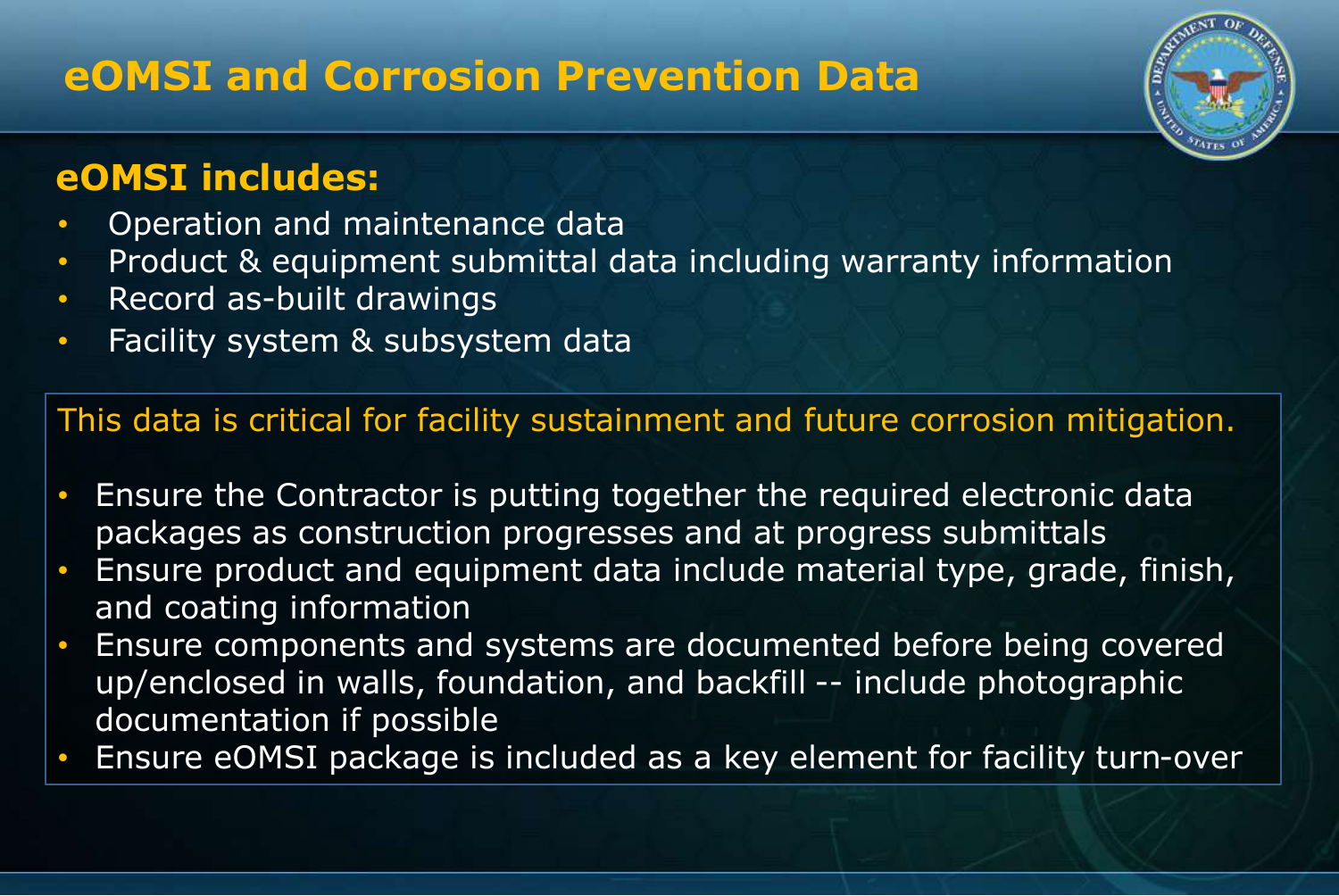### **eOMSI and Cathodic Protection**



Systems employing cathodic protection require periodic inspection, testing, and maintenance. Ensure the following information is included as part of the eOMSI data package:

- System design parameters should be recorded and kept with the system drawings in order to properly monitor and maintain the cathodic protection system. Specifically:
	- The **design potentials**. In some cases, different criteria may be used to establish minimum protective potentials at different locations of the same structure
	- The **design current outputs** of the rectifiers or sacrificial anodes in the system
	- The **initial system settings and potential readings**
	- **Rectifier instructions**
- As-built drawings showing the configuration of the cathodic protection system and the structure being protected. The drawings should include, at a minimum, the location and configuration of all test stations, the location and type of all anodes and rectifiers, and the location of all connections and insulating joints.
- As-built drawings of other structures in the area which might cause interference problems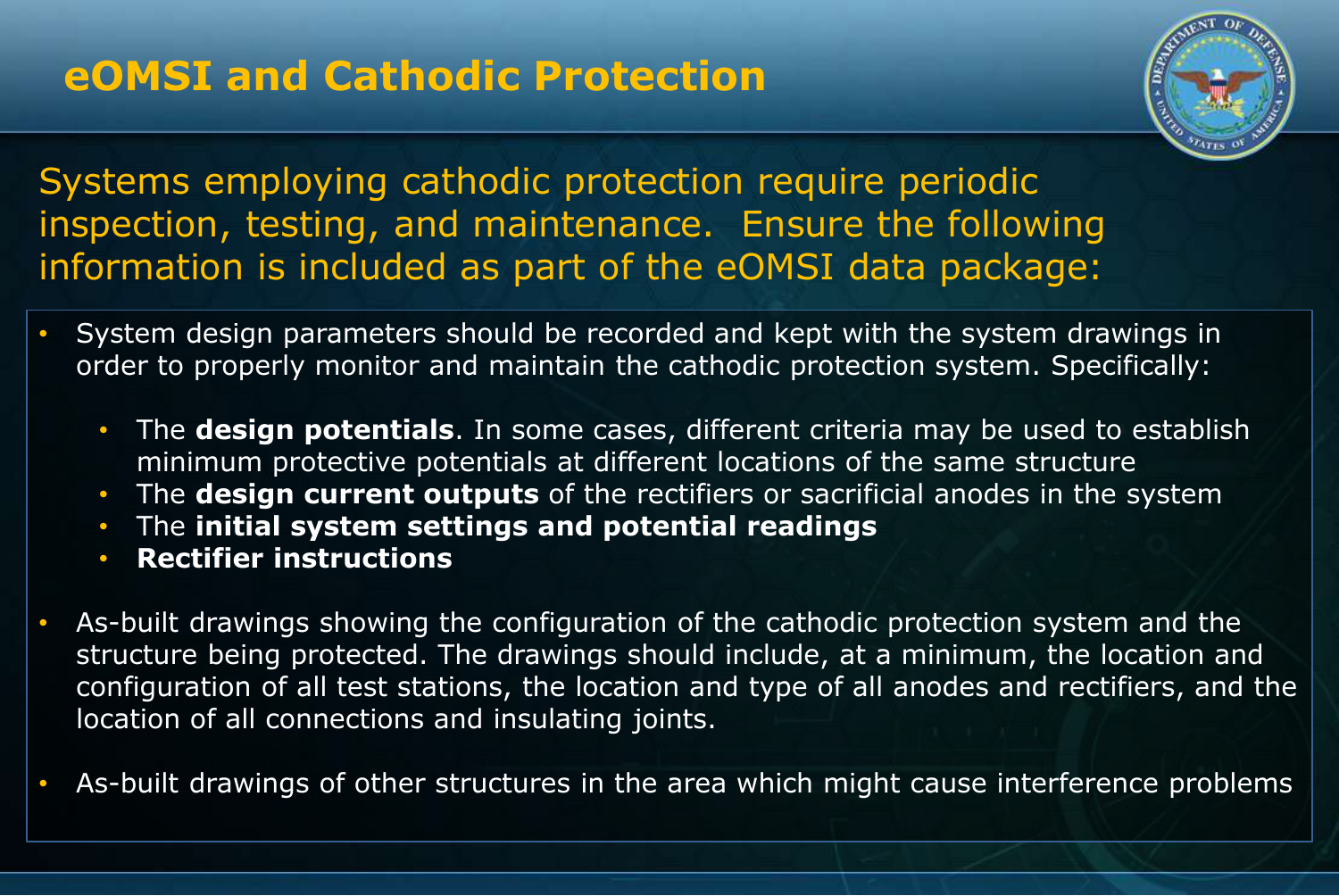# **Resources – DoD Subject Matter Experts**

#### **DoD Subject Matter Experts:**

- CorrDefense [https://www.corrdefense.org](https://www.corrdefense.org/)
- US Army Corps of Engineers, Engineer Research Development Center (ERDC) <http://www.erdc.usace.army.mil/>
	- Construction Engineering Research Lab (CERL), Champaign, IL <http://www.erdc.usace.army.mil/Locations/ConstructionEngineeringResearchLaboratory.aspx>
	- Geotechnical and Structures Laboratory (GSL), Vicksburg, MS <http://www.erdc.usace.army.mil/Locations/GeotechnicalandStructuresLaboratory.aspx>
- Naval Facilities Engineering Command
	- Engineering and Expeditionary Warfare Center (EXWC) Port Hueneme, CA [https://www.navfac.navy.mil/navfac\\_worldwide/specialty\\_centers/exwc/products\\_and\\_services/capital\\_i](https://www.navfac.navy.mil/navfac_worldwide/specialty_centers/exwc/products_and_services/capital_improvements.html) [mprovements.html](https://www.navfac.navy.mil/navfac_worldwide/specialty_centers/exwc/products_and_services/capital_improvements.html)
	- Engineering Criteria and Programs Office. NAVFAC Atlantic, Norfolk, VA
- US Air Force Civil Engineering Center (AFCEC), Operations Directorate, Engineering Division <http://www.afcec.af.mil/facilityengineering/index.asp>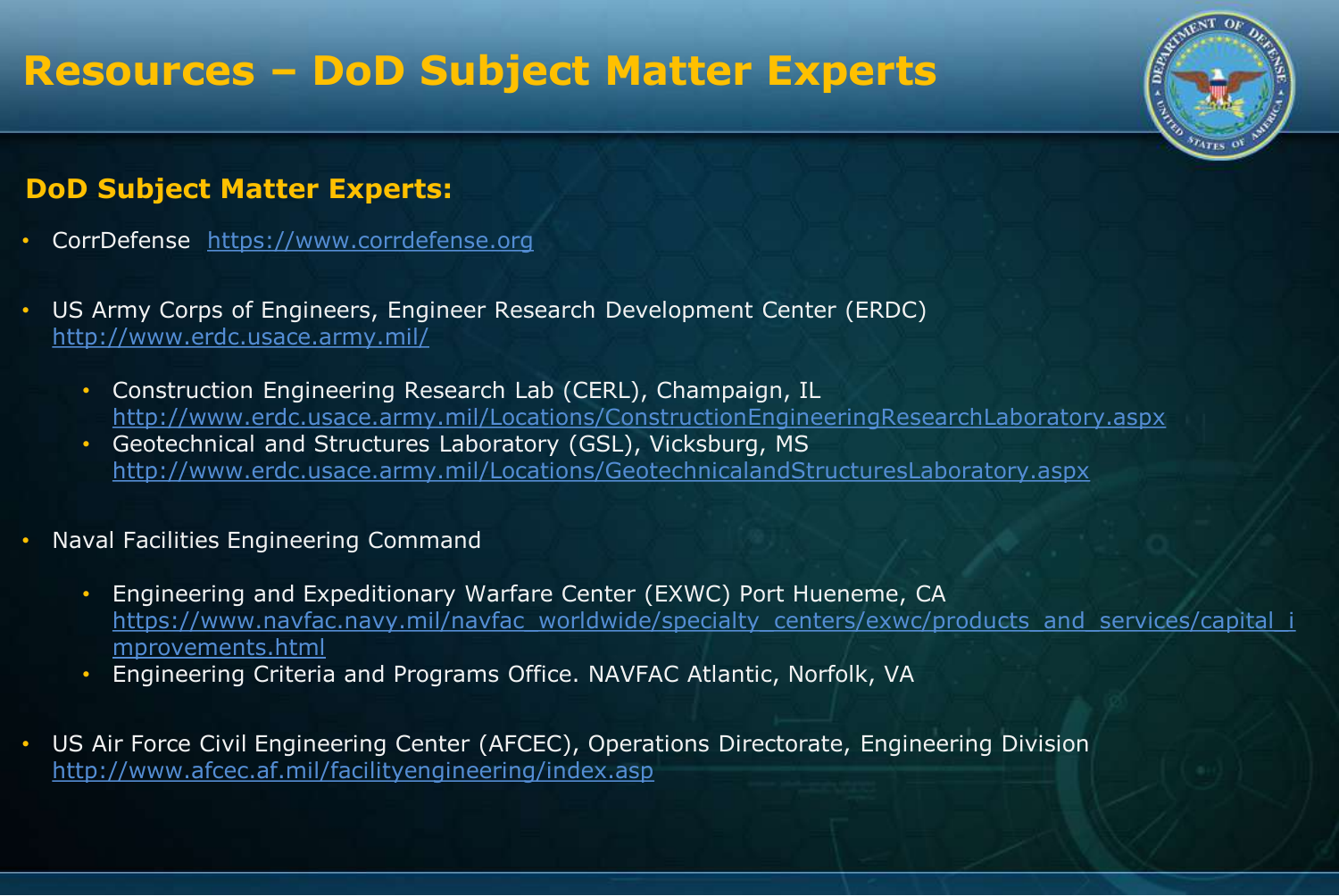### **Other Resources**



#### **DoD Facility Criteria** - Whole Building Design Guide <http://www.wbdg.org>

- CPC Source Page<http://www.wbdg.org/resources/cpcsource.php>
- Unified Facility Criteria [http://www.wbdg.org/ccb/browse\\_cat.php?c=4](http://www.wbdg.org/ccb/browse_cat.php?c=4)
- Unified Facility Guide Specifications [http://www.wbdg.org/ccb/browse\\_cat.php?c=3](http://www.wbdg.org/ccb/browse_cat.php?c=3)
- NAVFAC Design-Build Performance Technical Specifications (PTS)<http://ndbm.wbdg.org/system/html/6/>
- Engineering and Construction Bulletins (ECB) [http://www.wbdg.org/ccb/browse\\_cat.php?c=268](http://www.wbdg.org/ccb/browse_cat.php?c=268)

#### **Industry:**

- Master Painters Institute (MPI) <http://www.mpi.net/>
- NACE International (The Corrosion Society) [http://www.nace.org](http://www.nace.org/) (Training and Certification)<http://www.nace.org/Training-Education/>
- SSPC (The Society for Protective Coatings) [http://www.sspc.org](http://www.sspc.org/) (Training and Certification) [http://www.sspc.org/training/SSPC\\_Training\\_Programs\\_from\\_A\\_Z/](http://www.sspc.org/training/SSPC_Training_Programs_from_A_Z/)
- STI (Steel Tank Institute) [http://www.steeltank.com](http://www.steeltank.com/) (Training and Certification) <http://www.steeltank.com/Education/EducationandTraining/tabid/481/Default.aspx>